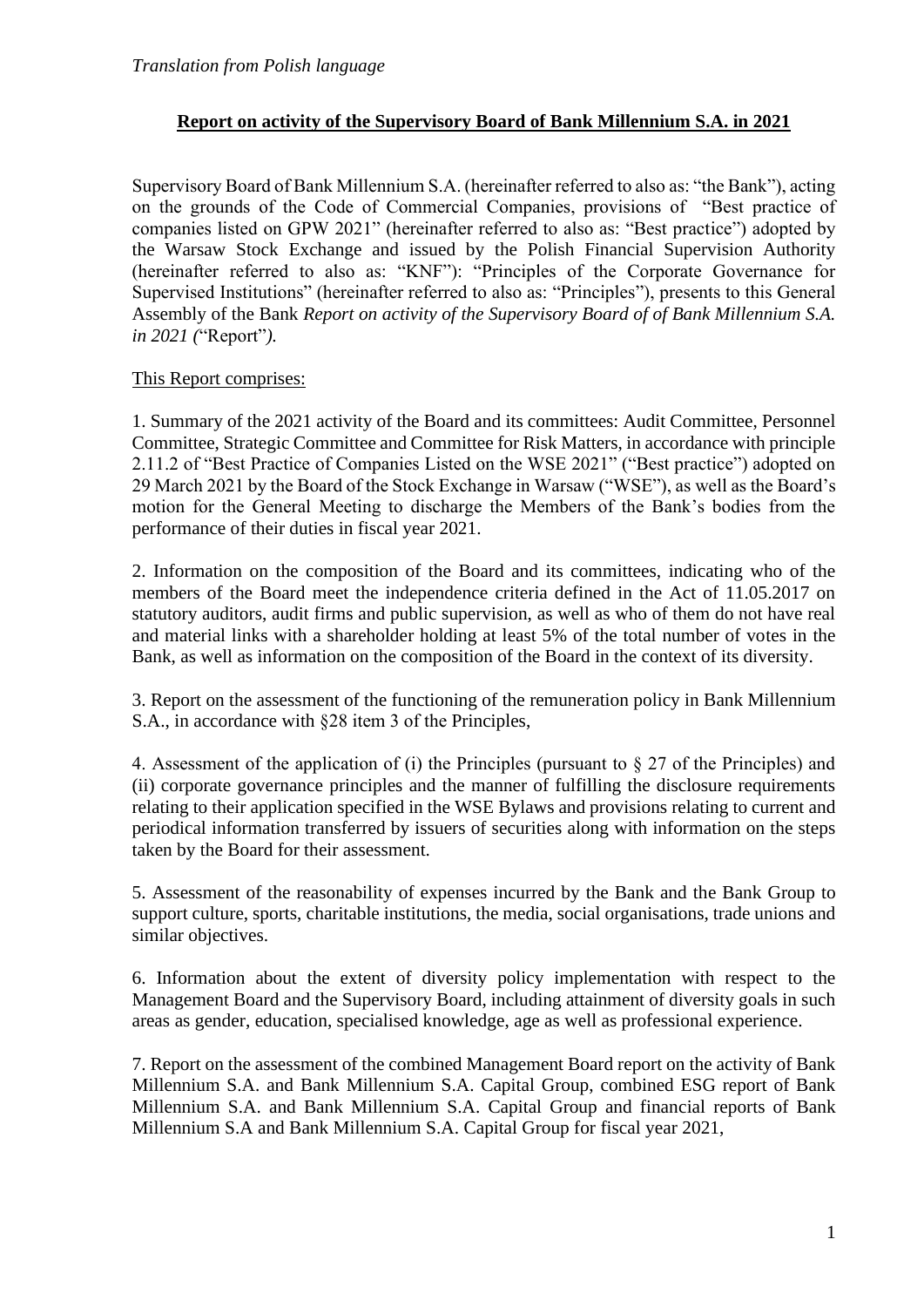8. Report on the assessment of the Management Board motion on the coverage of loss for fiscal year 2021, in accordance with art. 382 § 3 of the Code of Commercial Companies,

9. The assessment of the Bank's situation on a consolidated basis taking into account assessment of the internal control systems, risk management, compliance and internal audit function (including the annual effectiveness assessment of the functioning of such systems and internal audit function), along with information about the steps taken by the Board in order to perform this assessment (the assessment covers all the material control mechanisms, especially those related to reporting and operational activity.

## **1. Summary of actions of the Supervisory Board and its committees: Audit Committee, Personnel Committee, Strategic Committee and Committee for Risk Matters, along with the self-assessment of the Board's performance as well as the Board's motion for the General Meeting to discharge the Members of the Bank's bodies from the performance of their duties in fiscal year 2021.**

The year 2021 was another period of activity of the Supervisory Board in the COVID-19 pandemic environment . This was a year of reconstruction of economies after the pandemic shock of 2020 and their continuous adaptation to the epidemic situation supported by implementation of the vaccination programme against SARS-CoV-2. The Poland's GDP already in mid-2021 made up for COVID-19 pandemic related losses and in 2nd half of the year dynamic economic recovery continued. Household consumption was the main factor responsible for GDP growth; consumption increased by 6,2% after drop by 3,0% in 2020. Its recovery was supported by expansive fiscal and monetary policy, low unemployment rate, fast wage increase and savings accumulated in the period of severe restrictions. Reconstruction of inventory by enterprises had a strong impact upon the GDP growth, specifically in 2H of the year, in response to problems with supply of materials and indirect production goods under conditions of a strong, synchronised demand growth worldwide. Despite the said difficulties, in 2021, the industrial sector supported by export, strongly contributed to the recovery of the domestic economy. Furthermore, investments in fixed assets increased although had not reached the level of 2019 i.e. the year prior to the outbreak of the pandemic, mainly due to limited activity of the public sector. This was an effect of the initial phase of the new European Union budget perspective. With recovery of inventory, the foreign trade balance generated a strong negative impact upon the growth of GDP. Finally, in 2021 GDP calculated in fixed prices increased by 5,7% after decrease by 2,5% a year before and was higher, by 3,0%, than 2019 level thereby distinguishing Poland, in a positive way, from among the EU member states.

In 2021, some factors of macroeconomic uncertainty for the economy and the Bank Millennium Group appeared which were analysed and discussed on an on-going basis by the Supervisory Board, in particular,

- higher than expected price dynamics, which could result from inflation-wages spiral driveup,
- worsening of relation between labour costs and work productivity, increase of food and energy prices
- continuing, longer than expected, supply difficulties in industry
- rapid expansion of COVID-19 pandemic (e.g. mutations of SARS-CoV-2) and new antiepidemic restrictions hampering demand growth in the economy, influencing companies' financial performance and influencing credit risk exposure of the Group.
- delay of implementation or lack of European Commission's acceptance of the National Recovery Plan in result of increasing legal dispute between the Polish government and the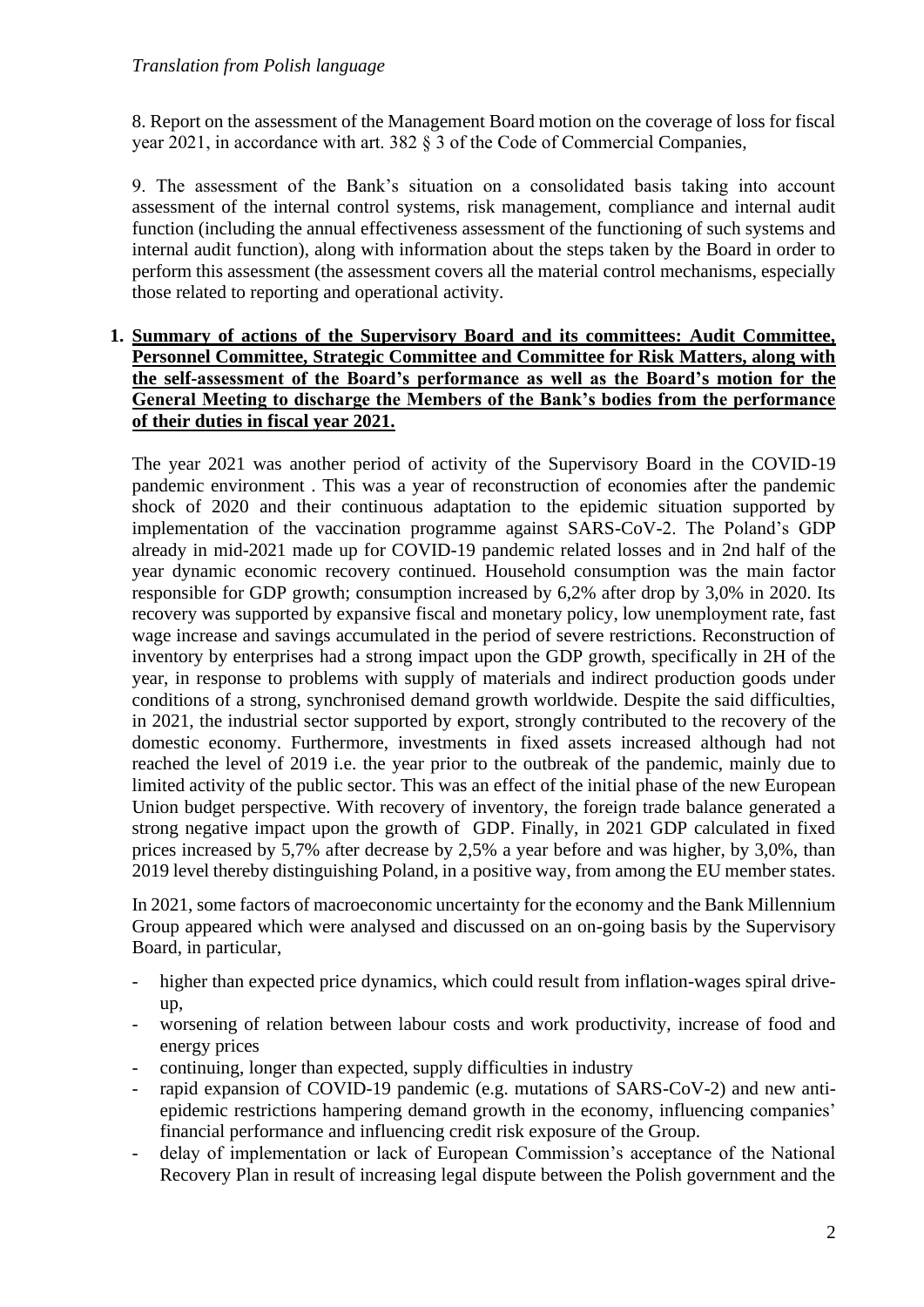European Union, which would lead to dynamics of investments in the industry being lower than in the baseline scenario.

military tension between Russia and Ukraine significantly increasing the level of uncertainty on financial markets, which could result in parts of portfolio capitals flowing out of Poland and worsening of outlook for companies having exposure in Eastern European markets.

In the opinion of the Supervisory Board, the effects of the pandemic were still visible and felt in all areas of banking activity especially due to very low interest rate environment. However, the Bank adapted its operations very effectively to the dynamically changing environment, both in terms of internal reorganisation as well as in terms of its core banking business. In this exceptional situation the Supervisory Board was supporting decisions of the Bank Management Board directed at making appropriate changes and maintaining the pace of development, at the same time putting strong emphasis on control, especially as regards optimising costs and capital and the lending business.

In its activities the Supervisory Board was guided by concern for proper and safe operation of the Bank, carrying out work with observance of highest care, objective assessment and judgement. The Board's decisions were taken first of all during meetings. In 2021, there were eight meetings of the Supervisory Board held. Each time, the turnout was above the quorum necessary to pass resolutions. The meetings were held in the Bank's offices, whereas due to the COVID-19 pandemic and the lockdown periodically announced, more than half of the Board's Members took the opportunity to participate in meetings with use of distance communication according to the By-laws of the Supervisory Board of Bank Millennium S.A. Moreover the Supervisory Board passed two resolutions without holding a meeting - under the procedure defined in § 12 and § 13 of the By-laws of the Supervisory Board of Bank Millennium S.A. All Members of the Bank's Management Board were regular participants of Supervisory Board meetings. Other persons, including the Head of the Legal Department, Internal Audit Department and Compliance Department, were also invited to attend the meetings.

A subject of numerous analyses of the Supervisory Board in its reporting period were matters related to the COVID-19 pandemic both in the context of care for the Bank's employees as well as risk management and business development in the new difficult social and economic situation. The Supervisory Board would analyse in detail the reports submitted by the Bank's Management Board, requesting additional clarification as well as giving opinions and recommendations.

Another very important focus of particular the Supervisory Board remained interested in matters related to FX mortgage loans, in particular in the context of risks involved with judgements of the Court of Justice of the European Union and courts in Poland. As in previous years, the Supervisory Board was analysing in-depth the information submitted by the Bank's Management Board, regarding i.a. the Bank's actions aimed at limiting the number of potential litigations, including proposed solutions for borrowers and legal strategy. Bearing in mind the complicated nature of matters regarding FX mortgage loans, as well as their impact on the Bank's development plans as well as significant values of provisions established in subsequent quarters of 2021 for legal risk of mortgage loan portfolios in Swiss franc currency, and the expected consequential loss in the Bank's financial result for 2021, as well as attainment of budgetary targets in the upcoming years, the Supervisory Board was emphasising the need to closely monitor all matters related to this subject. At each meeting of the Supervisory Board in 2021 (except for one), Members of the Supervisory Board analysed the information provided by the Management Board regarding foreign currency mortgage loans.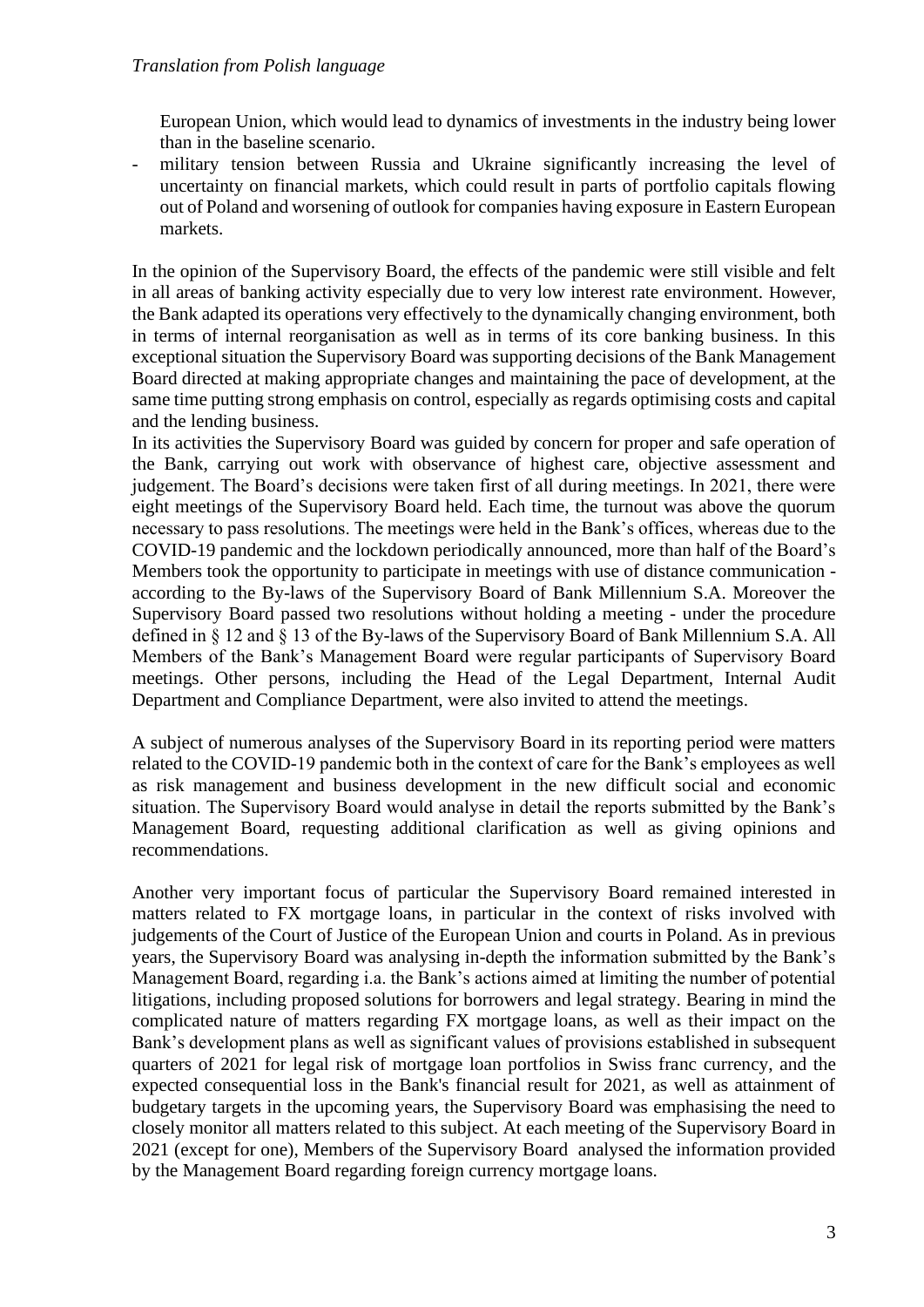The Supervisory Board appreciated the presented analysis of trends of social behaviours observed on the market as well as reactions to them on part of financial institutions, also in the context of the rapidly changing social and economic environment caused by the coronavirus pandemic.

During its individual meetings, the Supervisory Board reviewed, subjected to analysis, held discussions and took relevant decisions in particular in the matters concerning the following issues:

### **1) finance and business, including:**

- approval of the strategy for the years 2022-2024
- approval of the Budget of the Bank Capital Group for the years 2022-2024,
- analysis of the current results of the Bank Capital Group and business lines,
- changes in the Fourth Bank Millennium S.A. Bonds Issue Programme connected with changes of law (MREL)
- Bank's Euro Note Issue Programme
- Adoption of the document "Bank Millennium S.A. Tax Policy" and presentation of the information on implementation of the 2020 tax strategy.
- analysis of evolution of the share price of Bank Millennium S.A.,

## **2) internal audit and compliance, including:**

- analysis of the information concerning the internal control in Bank Millennium S.A. in 2021, including the Report of Internal Audit Department from Activity in 2021 and Compliance Report for the year 2021,
- approval of the Audit Plan for 2021,
- approval of the Action Plan of the Compliance Department for 2021,
- assessment of application of "Corporate Governance Principles for the Supervised institutions" in the Bank,
- approval of the document: "Compliance Policy of Bank Millennium S.A.",
- approval of changes in the document: "Management System at Bank Millennium S.A."
- approval of the updated document "By-laws of Compliance Department functioning in Bank Millennium S.A.",

## **3) risk management in the Bank, including:**

- current analysis of risk management,
- analysis of the information on FX mortgage loans,
- approval of the Bank Risk Strategy for 2022 2024,
- approval of the Capital Plan and Contingency Capital Plan of the Bank Capital Group for 2022 - 2024,
- approval of the Liquidity Plan of the Bank Capital Group and analysis of the Bank longterm liquidity for 2022 - 2024,
- update of the Bank Contingency Liquidity Plan,
- update of the "Capital Management and Planning Principles",
- analysis of the information about the review of the ...Principles for Internal Capital Calculation",
- adaptation of ratios of the Risk Appetite Statement matrix,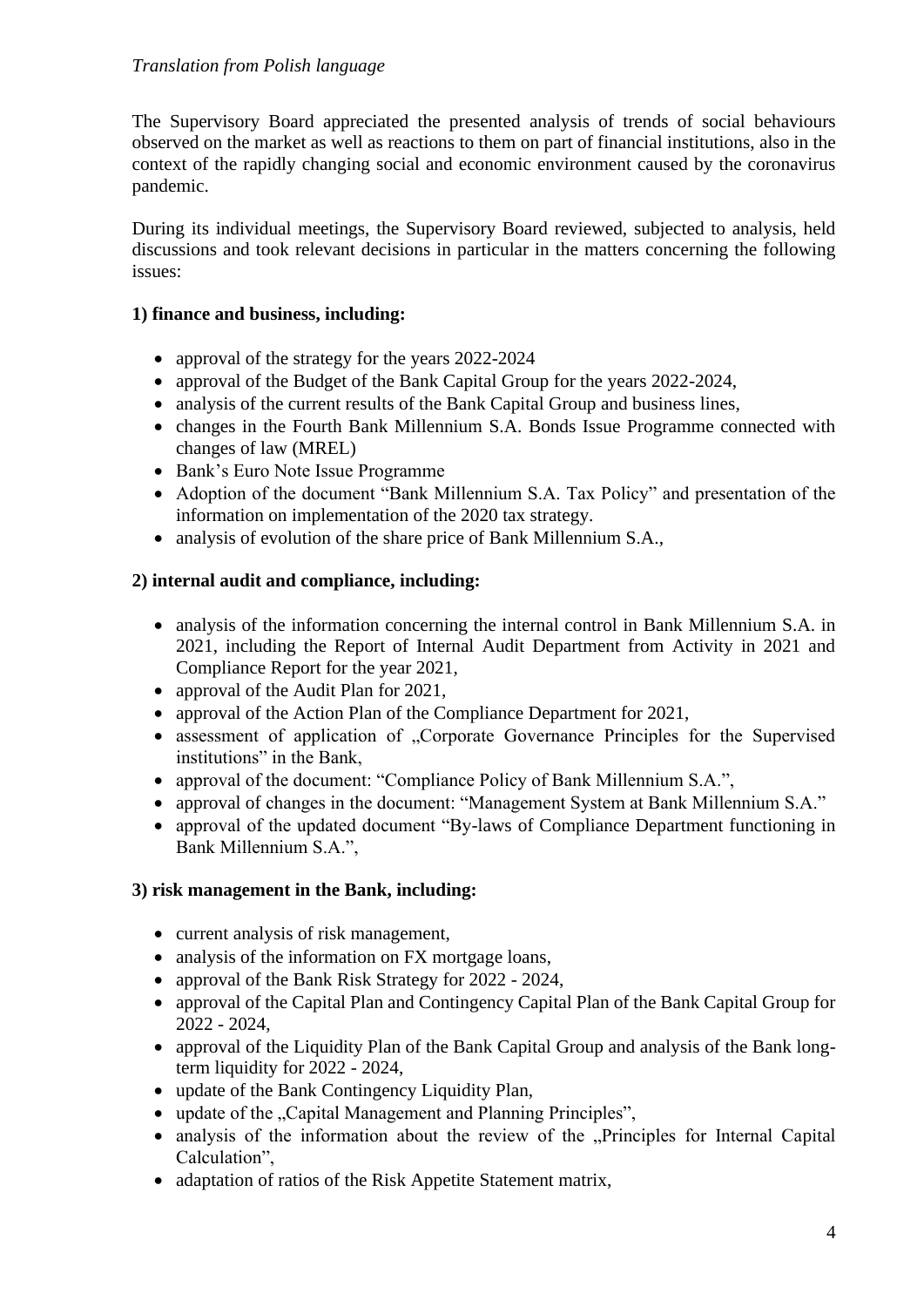## **4) personnel issues and remuneration policy, including:**

- approval of changes in the document: "Employee Remuneration Policy in Bank Millennium Group",
- review of the remuneration policy in Bank Millennium,
- approval of remuneration, including bonuses, of the head of the internal audit, head of risk unit and head of compliance unit,
- approval of changes in the document: "Remuneration Policy for Risk Takers in the Bank Millennium S.A. Group",
- analysis of the documentation related to repeated assessment of suitability of members of governing bodies of Bank Millennium S.A. – 2021 annual verification, performed in cooperation with advisory company,
- adoption of resolution in the matter of assessment of suitability of the Members of the Management Board of Bank Millennium S.A.,

## **5) situation related to COVID-19, including:**

- analysis of the information on actions taken by the Bank regarding COVID-19 pandemic,
- analysis of the implementation of the vaccination campaign #SZCZEPIMYSIE
- analysis of the information developed by the Coordination Team for COVID-19 Pandemic,

## **6) miscellaneous, including:**

- analysis of the regular IT reporting, including IT security (according to the requirements of KNF Recommendation D),
- approval of changes in the document: "Policy of Bank Millennium S.A. on disclosure of information on Risk, Own Funds, Capital Requirements, Remuneration Policy and other information",
- adoption of the uniform text of the Articles of Association of Bank Millennium S.A.,
- motion in the matter of approval of the updated "Recovery Plan for Bank Millennium S.A. Capital Group ( keeping with the requirements of the Banking Law),
- review of the information on organisational structure of Bank Millennium S.A.,
- approval of change of the internal allocation of competencies of the Members of the Management Board of Bank Millennium S.A.,
- approval of the documents submitted to the General Meeting and Extraordinary General Meeting,
- issuance of the legally required statements for the purposes of annual reports.

Moreover, the Supervisory Board was also regularly furnished with the following information regarding:

• relations with supervisory authorities, including the Polish Financial Supervision Authority and Office of Competition and Consumer Protection. The Supervisory Board discussed current events as well as decisions and recommendations of supervisory authorities i.a. in the context of the need to potentially adjust the Bank's development strategy as well as taking current actions adequate to the changing regulatory situation, or as regards the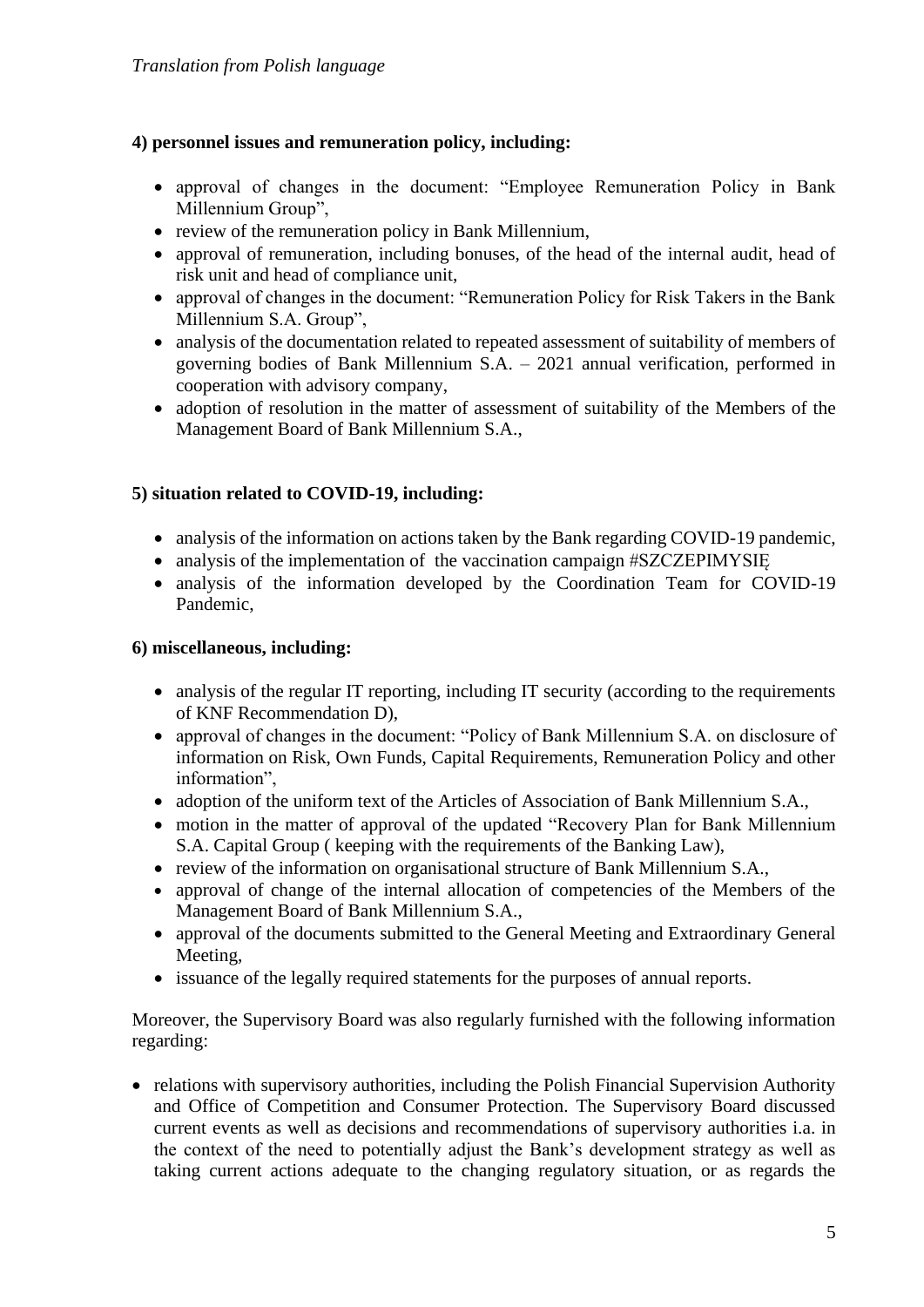recommendations of the Polish Financial Supervision Authority on dividend policy, i.e. suspension of dividend distribution;

- important decisions of the Management Board, most important events and changes in the legal and regulatory as well as macroeconomic environment, main initiatives regarding employees, improvements and actions targeted at the Bank's customers, new functionalities in electronic banking, mobile app and branches, corporate social responsibility (CSR), sponsoring and activity of Bank Millennium Foundation, ratings, awards and recognitions for the Bank, management and staff;
- activity of competitive banks on the Polish financial market i.a. thanks to which the Supervisory Board Members had adequate knowledge of both the market environment as well as the Bank's position in relation to other financial institutions.

Apart from engagement in the work of the Supervisory Board, most Board Members comprising standing Committees of the Supervisory Board, were also taking an active part in the work of relevant Committees.

# **ACTIVITIES OF THE BOARD COMMITTEES**

In performance of its tasks the Bank's Supervisory Board benefits from the support of standing Committees. Within the Supervisory Board of the Bank there are four standing Committees: Audit Committee, Personnel Committee, Strategic Committee and Committee for Risk Matters. The compositions of the individual Committees have not been changed since the elections carried out by the Supervisory Board, i.e. since 24 March 2021.

# **A. Activities of the Audit Committee during the reporting period**

In 2021, six meetings of the Audit Committee of the Supervisory Board were held on the following dates: 28.01.2021, 18.02.2021, 07.05.2021, 22.07.2021, 21.10.2021, 13.12.2021 and one additional meeting by circulation on 11.02.2021.

## **The following issues were subject to regular analyses at the meetings of the Audit Committee of the Supervisory Board in 2021:**

- 1. The activities of the Internal Audit Department along with the identified material findings, the recommendations issued and the effectiveness of monitoring the process of their implementation.
- 2. Review of efficiency, adequacy and effectiveness of the Internal Control System in the Bank.
- 3. Monitoring the activities of the Bank's External Auditor, including the Auditor's independence and key findings in relation to the financial reporting process.
- 4. Issues in the areas of risk, finance, compliance and customer complaints based on the information presented by the Bank's units and the External Auditor.
- 5. Supporting the activities to increase the effectiveness and improve the quality of the implementation of the internal audit function.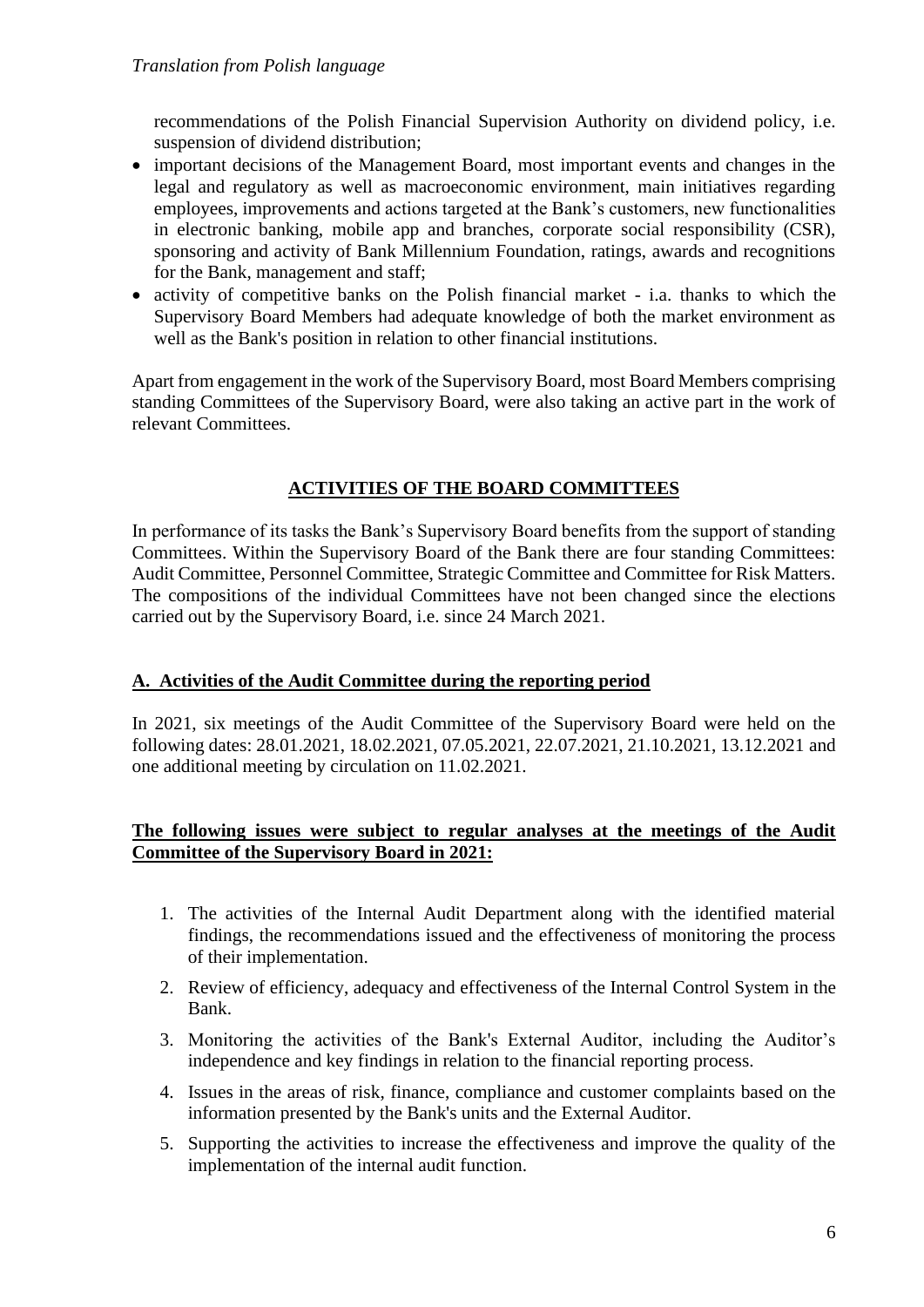6. Relations with supervisory authorities, including information on material interactions, the course, results of inspections and actions taken by the Bank to implement postinspection recommendations.

The agenda of the Audit Committee included issues specified in the standing agenda of the Committee meetings approved by the Supervisory Board at its meeting on 31 January 2013.

Since 2016, information on customer complaints (after Q1 and Q3 of the year) was included in the standing points of the agenda.

Since 2020, in accordance with the guidelines of the Bank's Supervisory Board, the agenda of meetings of the Audit Committee was extended by *"Information on material interactions with supervisory authorities"* – a periodic report prepared by the Internal Audit Department for the purposes of reporting to the Audit Committee of the Supervisory Board and the Supervisory Board, comprising synthetic information on the most important interactions and correspondence with supervisory authorities, in particular KNF, JST (Joint Supervision Team), tax authorities, as well as other supervisory authorities.

## **The following issues were discussed at the meetings of the Audit Committee of the Supervisory Board in 2021:**

1. **Activity Reports of the Internal Audit Department (DAW):** containing a risk assessment of the audited processes and the degree of implementation of the tasks enumerated in the 2021 Audit Plan approved by the Supervisory Board.

The Internal Audit activity at the Bank was subject to systematic supervision and evaluation by the Audit Committee. The Audit Committee gave a positive assessment and recommended for approval to the Supervisory Board, the annual Audit Plan for 2021 prepared on the basis of the analysis of risk areas, and accepted the information on the implementation of the 2020 Plan. During the individual meetings of the Committee, the material findings identified by the audit, along with the agreed remedies, were discussed. A detailed analysis was carried out for the process of monitoring the implementation of post-audit and supervisory recommendations, including H recommendations with high implementation priority and recommendations with prolonged implementation deadlines. Key Risk Indicators are used to assess the effectiveness of monitoring the implementation of the recommendations.

2. **The Audit Committee supported activities aimed at systematic improvement of the quality and standards of the internal audit work at the Bank.** At its meeting held in July 2021, the Committee reviewed the proposed amendments to the internal DAW regulations, which resulted from the implementation of the recommendations issued after the 2020 KNF Inspection and the implementation of improvements proposed as part of the QAIP2020 quality improvement program. Taking into account the proposed modifications, the Audit Committee approved the changes to the "Internal Audit Manual" and recommended to the Supervisory Board approval the update of the "Audit Charter - principles of internal audit activity in Bank Millennium S.A."

The Head of the Internal Audit is provided with constant and direct contact with the Members of the Committee, and at one meeting during the year (after Q3), during the closed part of the meeting, the staffing situation of the Internal Audit Department and the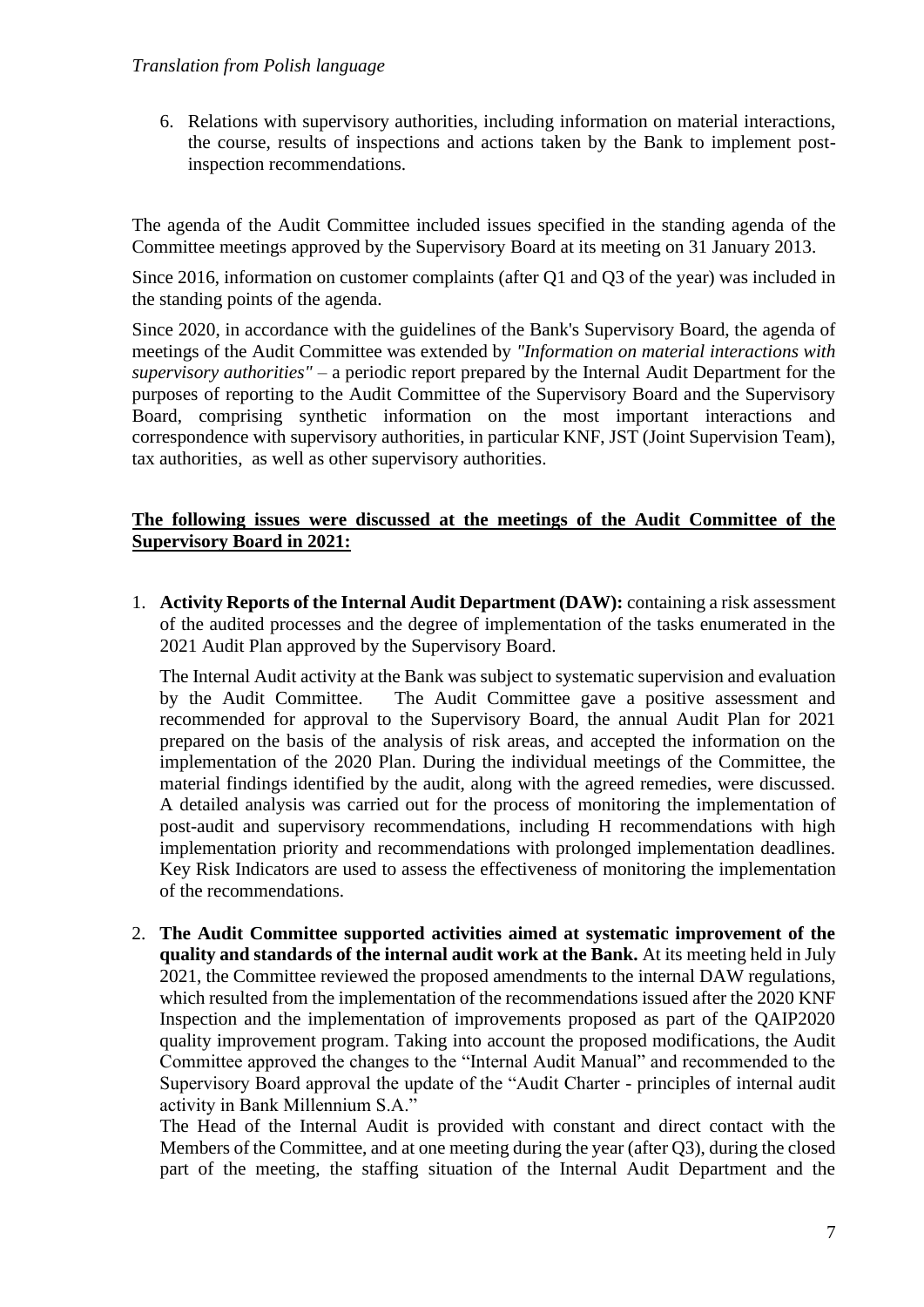remuneration policy for auditors are discussed with him. The Committee was concerned to learn about DAW's staffing difficulties and expressed its appreciation for the efforts to rebuild and stabilise the personnel status. Regardless of the current personnel difficulties, the competences of the auditors were assessed very positively, including the ongoing process of their systematic development.

The Committee gives a positive evaluation of the internal audit activity at the Bank, which is carried out assuring independence, in accordance with the planned scope, effectively identifying weaknesses of the control mechanisms, and at the same time, as part of its advisory activities, is a substantive support for other units of the Bank. The Committee underlines the importance of supporting the independence and competence of the third-lineof-defence unit for the secure and stable functioning of the Bank, in particular in view of the challenges that accompany the entire sector.

3. **Monitoring the activities of the Bank's Statutory Auditor:** Starting from Q1 2019, the function of the Bank's statutory auditor has been performed by Deloitte, selected in tender procedure conducted by the Bank in 2018, performing statutory audit tasks (within the meaning of Article 2 point 1 of the Act on Statutory Auditors, Audit Firms and Public Supervision), in auditing the annual solo report of the Bank and consolidated report of the Bank Group, as well as auditing other financial statements of the Bank and the Bank's Group for periods within the year.

After reviewing the motion of the Bank's Management Board, at the meeting of the Committee held on 28.01.2021, the Audit Committee decided to recommend to the Supervisory Board to extend cooperation with Deloitte as the statutory auditor of the Bank and the Bank's Group for a further period covering the reporting years 2021-2023.

Deloitte's information on material financial reporting arrangements at the Bank, as a result of quarterly reviews conducted by the External Auditor, was discussed during four (quarterly) meetings of the Committee in 2021.

At the meeting of 18.02.2021, the Statutory Auditor presented the "Final Report for the Audit Committee on the audit for 2020" prepared on the basis of the results of the audit of the financial report of Bank Millennium S.A. and the audit of the consolidated financial report of the Bank Millennium S.A. Capital Group for 2020, and then at the meeting on 22.07.2021, the Auditor supplemented the scope of the final reporting with a final *"Letter to the Management Board of Bank Millennium S.A."*

The principal topic of the Audit Committee's discussion with the Statutory Auditor during the individual meetings held in 2021 were issues related to the creation of provisions for court cases related to CHF mortgage loans.

Ongoing and systematic communication of the Statutory Auditor with the Audit Committee serves to ensure proper independence and required standards, as well as proper quality of the financial review services.

Taking into account the requirements of reporting to the Audit Committee, at the meeting on 21.10.2021, the Statutory Auditor presented the planned scope and dates of the audit of the annual financial reports of the Bank and the Bank Group. After review of the presented material, the Audit Committee did not make any comments and accepted the proposed dates and scope of the audit.

4. **Cooperation with audit companies:** In connection with the amendment to the Act of 11 May 2017 on statutory auditors, audit firms and public supervision and changes in the BCP Group Code GR0022 relating to cooperation with audit firms, changes were made to *the*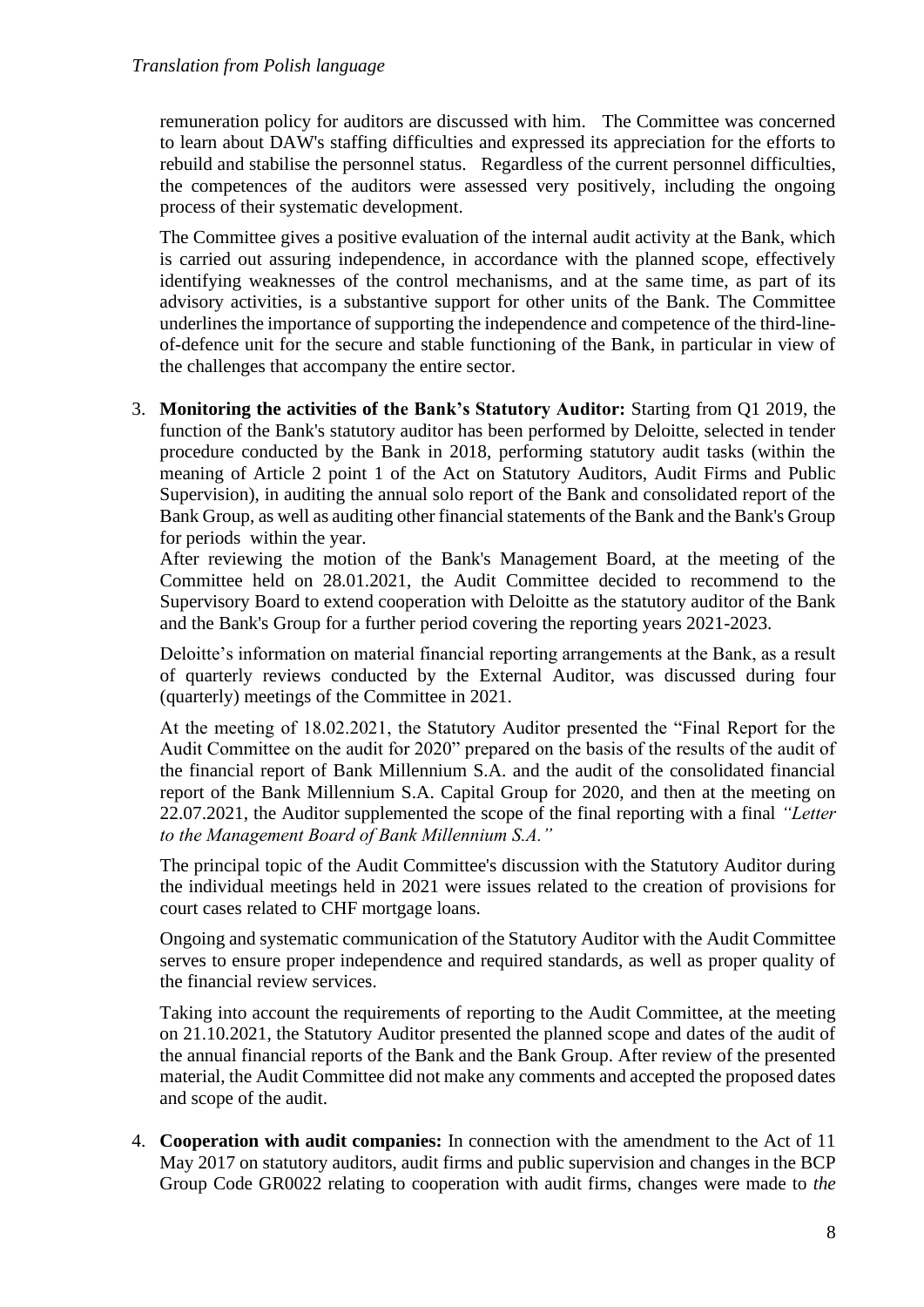*Policy of selection and cooperation with audit firms*, which was approved in its updated version by the Audit Committee at its meeting on 28.01.2021. In accordance with the requirements of the Bank's *Policy of selection and cooperation with audit firms*, the Audit Committee analysed the submitted applications and approved outsourcing from the audit firm the provision of specific services other than statutory audit.

- 5. **Monitoring financial reporting:** At its first meeting in 2021, the Department of Finance and Reporting submitted to the Audit Committee the information on monitoring of the financial reporting process, which covered the following aspects:
	- The International Financial Reporting Standards (IFRS) in force, applied for preparation of the financial reports, both of the Bank and the Group,
	- Performing in 1H2020 the final settlement of the merger and the calculation of goodwill in connection with the acquisition of shares of Euro Bank S.A.,
	- Implementation, starting from March 2020, of the ITS reporting packages (also FINREP and COREP), in accordance with XBRL taxonomy, prepared by the European Banking Authority,
	- Changes in the presentation of the provisions against legal risk connected with FX mortgage loans,
	- Starting in Q4 2020, a full consolidation of the balances of the Mortgage Bank by the Group and preparations for sale of the mortgage loan packages to the Mortgage Bank,
	- Implementation of the additional reporting requirements introduced by ESMA in 2020 in connection with COVID-19 pandemic,
	- Confirmation of the timeliness of submitting in 2020 all the financial reports to the parent entity and Banking Supervision, as well as timeliness of publications on the WSE,
	- Preparations for publication of 2020 annual financial statements planned for 22.02.2021.

The Audit Committee meeting held in February 2021 was mostly dedicated to the analysis of the Management Board information on the 2020 Bank and Group's Annual Statement and audit conclusions of the Auditor, Deloitte. On the basis of the audit, Deloitte issued an unqualified opinion on the consolidated financial statement of the Bank Millennium Capital Group and an unqualified opinion on the separate financial statement of Bank Millennium for the period ended on 31 December 2020. Taking into account the positive Opinion of the Statutory Auditor, the Audit Committee adopted a Resolution on recommending to the Supervisory Board a positive assessment of the Annual Reports for 2020.

6. **Results of the annual Review of the Internal Control System:** Following the amendments of the Bank of Portugal in the requirements for conducting reviews of the internal control system (SKW) and issuance of a new resolution, Notice 3/2020 BdP, the organization of the internal control system review process was significantly changed. New formulas and reporting obligations were introduced, the scope of participation in the review of control function units (Risk, Compliance, Audit) was expanded, the scope of reporting on the recommendation implementation process was unified and expanded in the BCP Group. The Participation of the Statutory Auditor in the process of testing the adequacy and effectiveness of the control environment ceased to be obligatory, but the BCP Group decided to continue the Auditor's support in certification of the internal control system environment.

The year 2021 was a transitional year in the implementation of the new rules, hence in accordance with the requirements of Notice 3/2020, the BCP Group together with its subsidiaries was obliged to carry out two separate reviews, the first for the period July 2020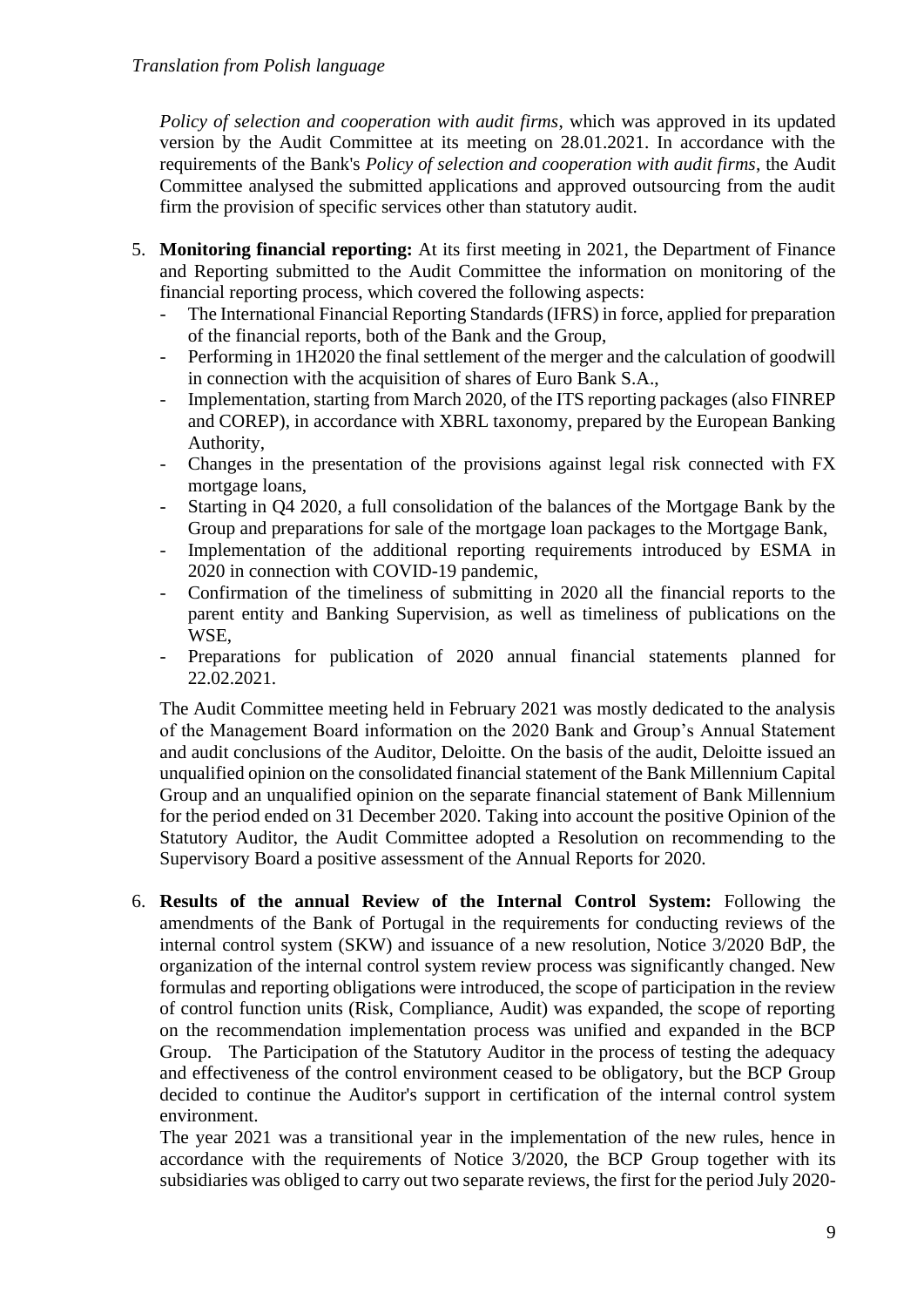January 2021 and the second covering the period February 2021-November 2021. Both reviews required in 2021 were to be reported to the Bank of Portugal according to the new rules, to the full extent.

Following the arrangements within the BCP Group, the Bank outsourced the implementation of attestation services of the control environment in both reviews in 2021, from Deloitte, whereas the approval of these services as non-audit services was subject to acceptance by the Audit Committee.

With a view to an appropriate implementation of supervisory requirements, a relevant team closely cooperating with BCP was set up at Bank Millennium, to properly prepare the reporting process according to uniform rules in force in the BCP Group. On the Bank's side, the activities were coordinated by the Internal Audit Department.

On the basis of the results of the work carried out by DAW, DZZ and DMR control function units and the results of the attestation review reported by Deloitte, the Audit Committee in the form of resolutions accepted at the meetings on 18.02.2021 and 13.12.2021, the adoption of *the Self-Assessment Reports of the Audit Committee of the Supervisory Board on the adequacy and effectiveness of the Bank's organizational culture, its management and internal control systems, on an individual basis, taking into account the situation as at 31.01.2021 and as at 30.11.2021, in accordance with the art. 55 letter (a) of Notice no. 3/2020 of Banco de Portugal.*

7. **Supervision authorities:** The Audit Committee devoted a lot of attention to the Bank's relations with supervisory authorities, in particular KNF. At each Audit Committee meeting, the Internal Audit Department presented and discussed the status of implementation of KNF recommendations issued as part of post-inspection activities. All recommendations issued by KNF were implemented in accordance with the schedules adopted by the Bank.

In addition, a permanent component of the meetings of the Audit Committee was the analysis of correspondence addressed to the Bank on key issues by KNF and other supervisory authorities. In 2020, the scope of information about material interactions with supervisory authorities was structured in the form of a periodic report prepared and submitted by the Internal Audit Department to both the Audit Committee and the Supervisory Board. The material issues analysed concerned primarily: the SREP results, KNF Problem Inspections carried out at the Bank in 2020 and 2021, reporting the status of implementation of post-inspection recommendations, the European Central Bank (ECB) Inspection carried out at BCP and Bank Millennium, and recommendations addressed to Bank Millennium, the KNF's position on the dividend policy of commercial banks in 2021, updating the Recovery Plan and resignation from its launch, additional capital requirements for the portfolio of CHF mortgage loans, correspondence with the BGF on MREL requirements and consultations with the BGF on the issue of MREL bonds, information on changes in benchmarks for interest rates, as well as correspondence with tax authorities and the Personal Data Protection Office (UODO).

8. **Reporting of the Compliance Department (DZZ) on compliance risk:** As part of the regular DZZ reporting, the subject of analysis at the meetings of the Committee in 2021 were the main aspects of functioning of the compliance process, including: key initiatives and projects executed with the participation of DZZ, monitoring changes in legal regulations and market standards, monitoring relations with regulators, monitoring the functioning of banking products, analysis of the Bank's exposure to the risk of noncompliance along with the assessment of this risk and its profile, supervision over the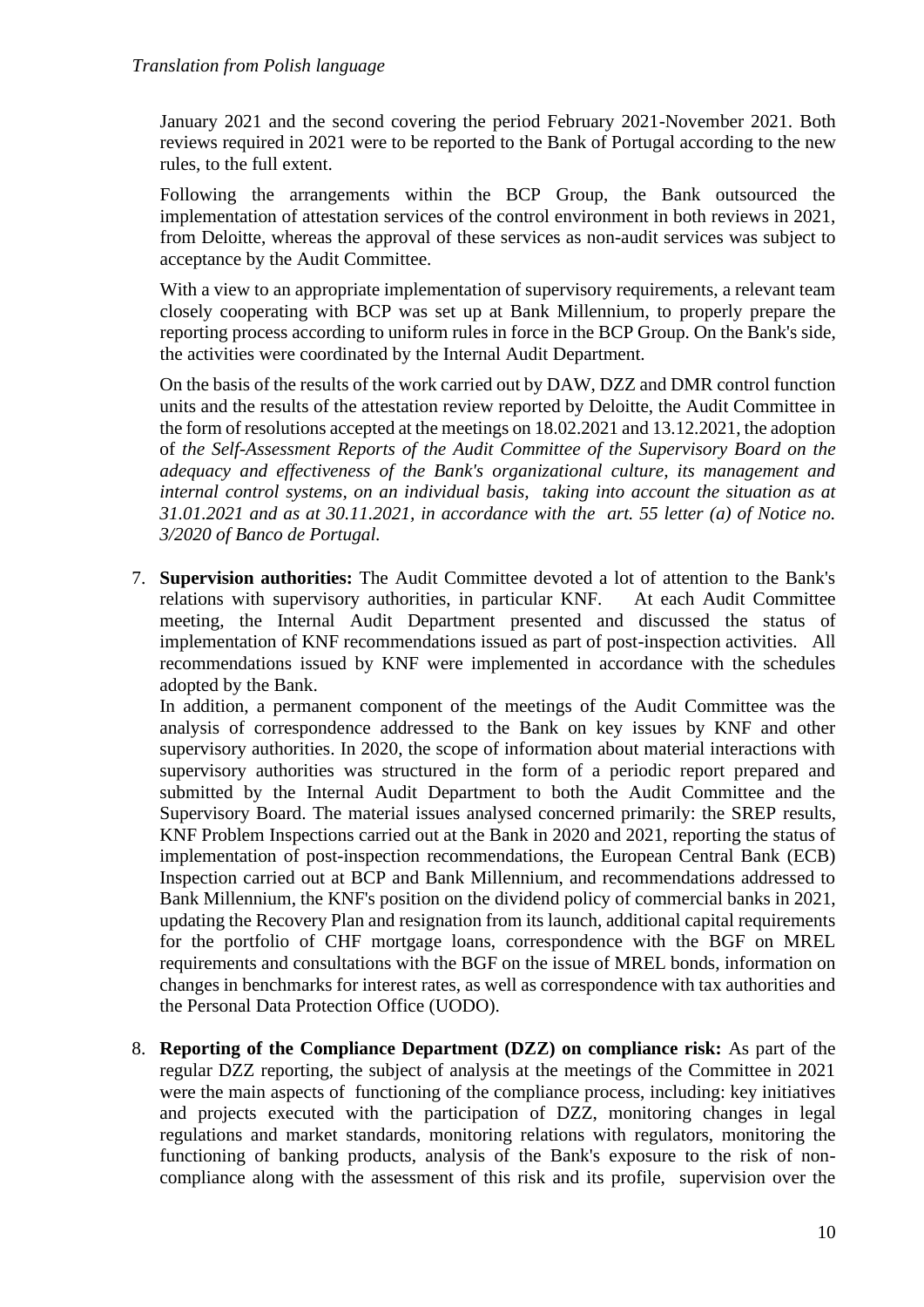compliance management process in the subsidiaries of the BM Group, the functioning of internal control in the Bank with the results of monitoring this process, and the implementation of the 2021 Action Plan. DZZ Action plan for a given year is subject to the opinion of the Audit Committee and approval by the Supervisory Board. Starting from Q2 2020, the DZZ reporting on the implementation of the AML Program was transferred to the scope of activity of the Risk Committee of the Supervisory Board.

At the meetings held on 07.05.2021 and 22.07.2021, the Audit Committee reviewed the proposed amendments to the "By-laws of Compliance Department functioning in Bank Millennium S.A." and recommended to the Supervisory Board approval of the updated regulation. The implemented changes were related to the implementation of the KNF's postinspection recommendations. The Committee reviewed very carefully and then approved at its meeting on 13.12.2021, *the Program of systematic improvement of qualifications, gaining experience and skills by Employees of the Compliance Department – 2022-2023 cycle.*

In order to provide the Head of the Compliance Department with appropriate attributes of independence, similar to those assigned to the audit function, in 2021, as part of the report after Q3, the practice of direct meetings with the Head of the DZZ during the closed part of the Meeting of the Committee was introduced, during which the staffing situation of the Department and the remuneration policy for its employees are discussed with him.

The Audit Committee welcomes the significant changes in the operation of the Compliance Department, which contribute to the systematic strengthening of the competences and role of this unit, which is a key component of the stable and effective functioning of the second line of defence.

9. The Audit Committee carefully reviewed the information on the correctness of **the Bank's relations with clients, especially in the context of the complaints received.** At two meetings in 2021, detailed Information on the complaints filed by the Bank's Clients, prepared by the Quality Department, was presented. The Audit Committee was informed about the decisions on customer complaints addressed as c/c to the Supervisory Board, as well as about the results of the investigation activities carried out by DAW in this respect.

**In view of all the activities carried out by the Audit Committee in 2021, including materials submitted by the Internal Audit Department, the Compliance Department, the Statutory Auditor, the results of the 2021 Internal Control System Review carried out in the BCP Group and the supervisory and inspection activities of KNF, we state that the components of the internal control system (control function, Compliance Department and Internal Audit) show proper capacity to identify potential irregularities and weaknesses in the banking processes, and ensure adequate effectiveness of management of the identified problems in terms of continuous and systematic improvement of the functioning control mechanisms. Based on reasonable grounds, including the improvement measures under way, in the opinion of the Audit Committee, the internal control system as a whole, as well as its individual components, effectively and appropriately meet the regulatory requirements and by being effectively managed are adequate for the Bank's size and exposure to the risks connected with the activity conducted by the Bank and the Bank Millennium SA Capital Group. Taking into account the criteria adopted for evaluation of**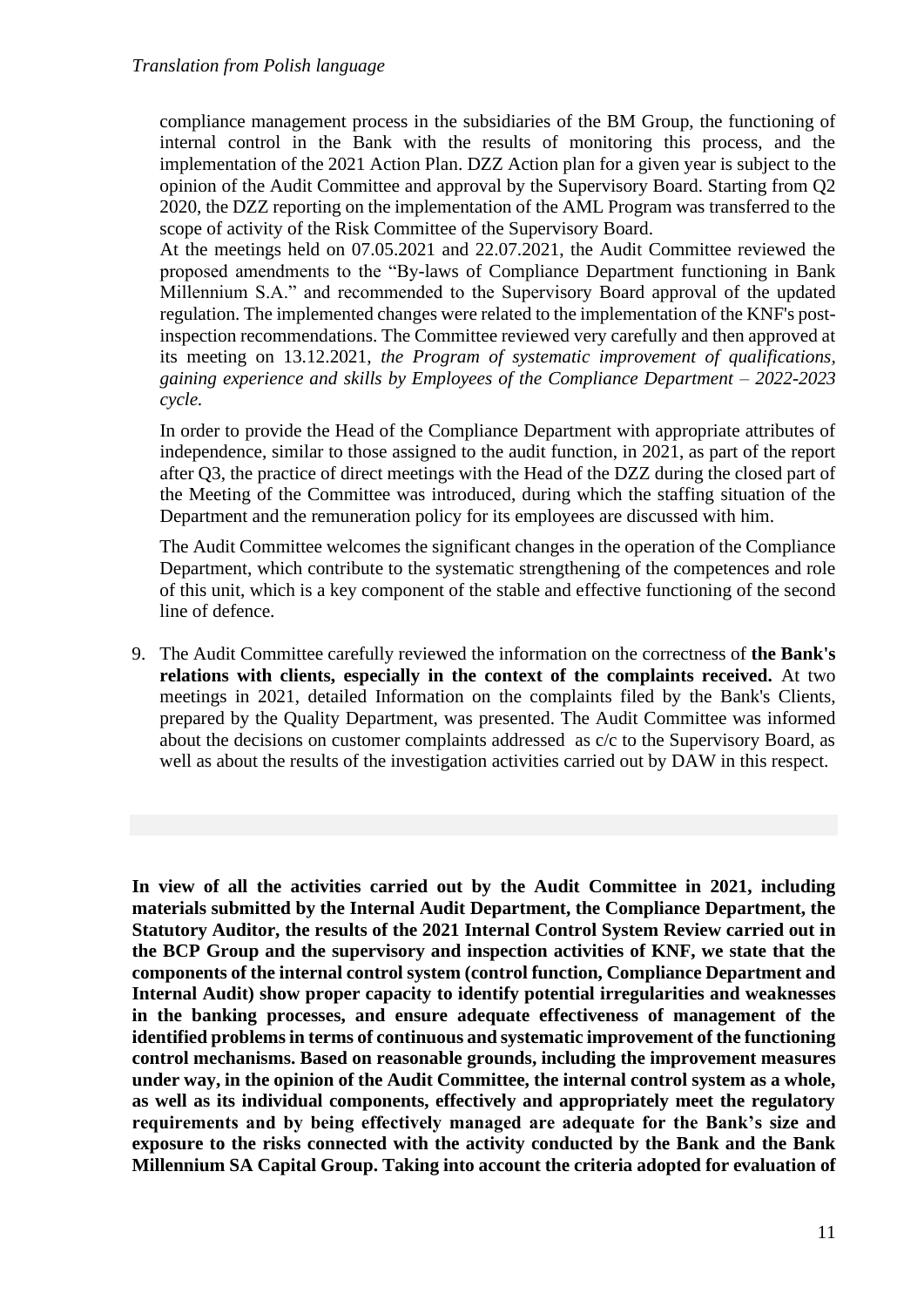**the Internal Control System, the Audit Committee confirms the assessment of the adequacy and effectiveness of the functioning of this process at a satisfactory level.** 

Bearing in mind the disclosure responsibilities of the Supervisory Board defined in the **"Regulation of the Minister of Finance of 29 March 2018 on current and periodical information disclosed by issuers of securities and conditions to be met when recognising as equivalent the information disclosed under laws of a state which is not a member state"**, the Audit Committee declares as follows:

- I. In relation to selection of<sup>1</sup> the audit firm carrying out the audit of the annual financial statement of Bank Millennium and the Bank Group:
	- a) the audit firm and the members of the audit team fulfilled the conditions for drawing up an impartial and independent audit report on the annual financial statements in accordance with applicable laws, professional standards and rules of professional ethics,
- b) the applicable regulations related to the rotation of the audit firm and the key statutory auditor and the mandatory grace periods are observed,
- c) The Bank has a policy for selection of an audit firm and a policy for provision of additional non-audit services to the Bank by an audit firm, an entity linked to an audit firm, or a member of its network, including services conditionally exempt from the prohibition on provision by an audit firm.
- II. With regard to the appointment, composition and functioning of the Audit Committee<sup>2</sup>:
	- a) The provisions concerning the appointment, composition and functioning of the Audit Committee of the Supervisory Board of Bank Millennium S.A. are observed, including those concerning the fulfilment by its members of the independence criteria and requirements regarding knowledge and skills in the field of financial industry and in the field of accounting or auditing financial statements.
	- b) The Audit Committee of the Supervisory Board of Bank Millennium S.A. performed the tasks of the audit committee provided for in the applicable regulations.

# **B. Activities of the Personnel Committee in the reporting period**

Four meetings of the Committee were held during the period under review. During the meetings, the members of the Committee analysed the documents and information provided, as well as made appropriate decisions in the form of resolutions.

The main topics of the Committee's work were the remuneration policy, identification and assessment of risk takers, as well as the assessment of the work of the Management Board and the reassessment of the adequacy of the management bodies, both the Management Board and the Supervisory Board.

 $<sup>1</sup>$  § 70.1. 7) a) c) of the Regulation of the Minister of Finance of 29 March 2018 on current information ...</sup>

 $^2$  § 70.1. 8) a) c) Regulation of the Minister of Finance of 29 March 2018 on current information ...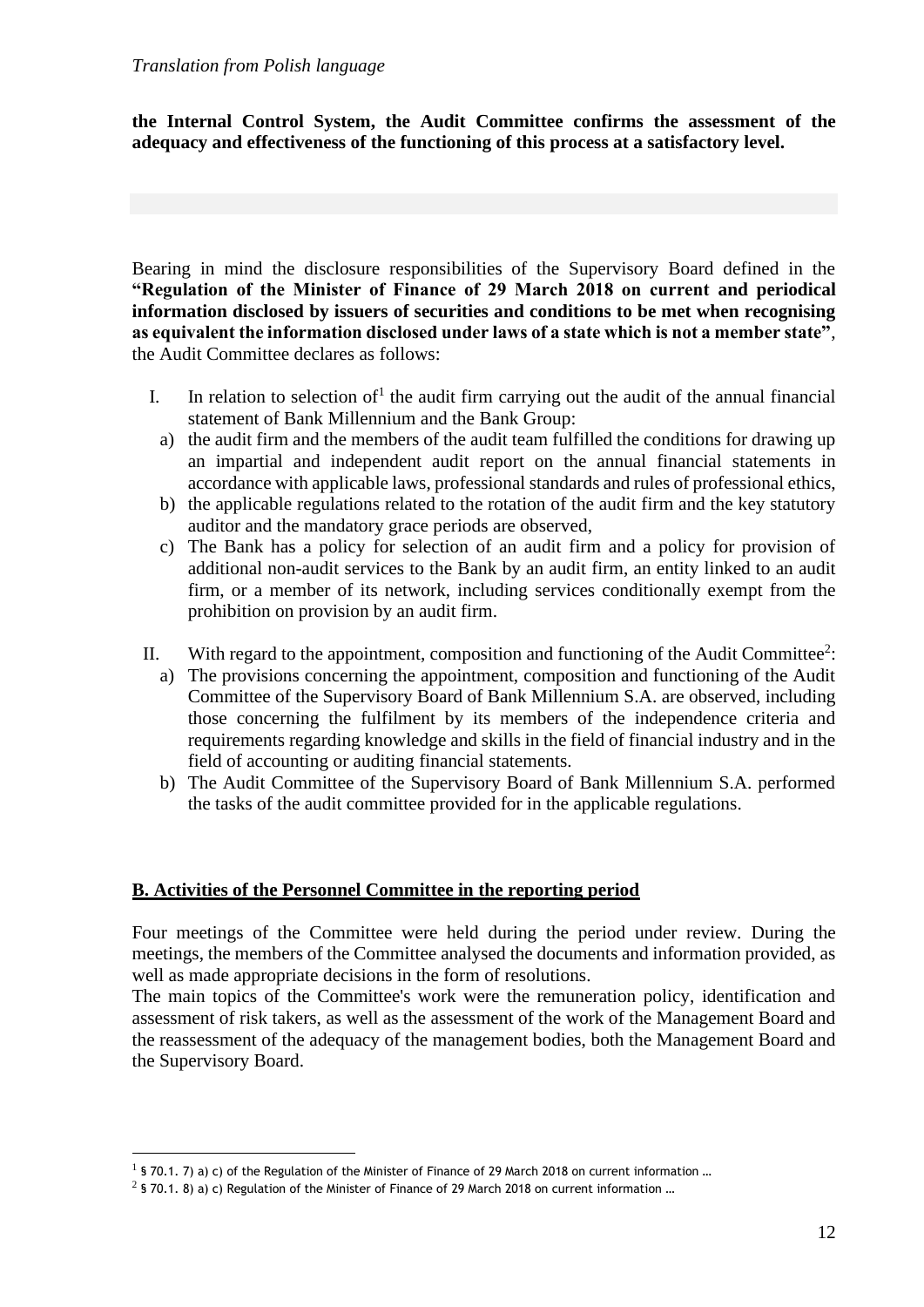# **24 January 2021**

- Review and positive assessment of the remuneration policy in 2020.
- Proposed changes to the Remuneration Policy for Risk Takers.
- Assessment of suitability and a positive recommendation to the Supervisory Board for a candidate for the Head of the Compliance Department.

# **19 February 2021**

- Adoption of the Remuneration Policy for Members of the Management Board and Members of the Supervisory Board of Bank Millennium SA.
- Analysis and adoption of the report on the remuneration of Members of the Management Board and Supervisory Board of Bank Millennium SA for the years 2019 and 2020.
- Issuing an opinion on the draft resolution of the General Meeting of Shareholders on the level of remuneration of Members of the Supervisory Board.
- Acceptance of remuneration for Heads of the Risk, Audit and Compliance Department.
- Acceptance of changes to the selection Policy and assessment of suitability of Members of the Management Board and Supervisory Board of Bank Millennium and persons performing the most important functions in the Bank Millennium S.A. Group.
- Assessment of the suitability of the Management Board of Bank Millennium SA and positive recommendation of candidates for the Bank Management Board.
- Assessment of suitability of the Supervisory Board of Bank Millennium SA.

# **14 June 2021**

- **EX** Information on persons having a significant impact on the risk profile of the Bank Millennium Group.
	- changes due to rotation and appointments
	- EBA Guidelines as on 2021/the Banking Law Act/New regulation for 2013/36/EU
	- BCP Group Code 042 –referring to identification of Risk Takers
- **•** Information on policy of selection and suitability assessment of governing bodies and its implementation
- Decision to base the deferred part of the bonus for recent years (2017, 2018 and 2019) on a 3-year assessment perspective.
- Evaluation and decision on variable remuneration for Management Board Members for the year 2020
- Buy-back of own shares in 2021 within the Incentive Programme for Risk Takers
- Project involving preparation of the new criteria of evaluation and awarding of variable remuneration to Bank Millennium SA Management Board Members

# **2 December 2021**

■ Results of the annual review of the list of persons having significant impact on the risk profile (Risk Takers)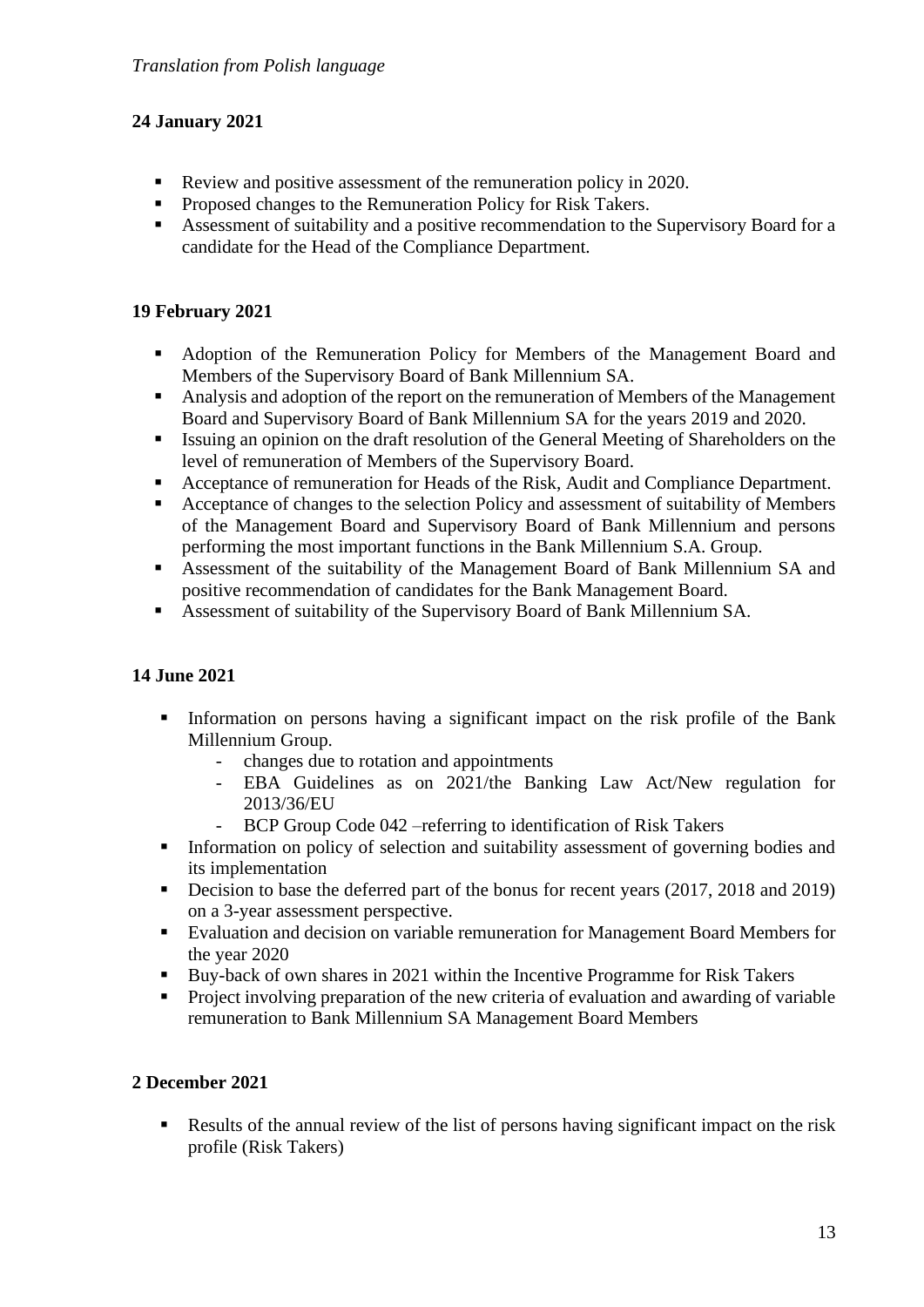- Review of the Remuneration Policy of employees having significant impact on the risk profile in the Bank Millennium S.A. Group Proposal to change the threshold from 80,000 PLN to 50,000 EUR following the amendment of the Banking Law.
- Review of the Employee Remuneration Policy in the Bank Millennium Group. Taking into account changes in the law related to equal pay, climate and risk factors)
- Approval of the Policy of selection and evaluation of Members of the Management Board of Bank Millennium and persons performing key functions in the Bank Millennium SA Group.

During the meetings all members of the Committee were present.

For the purpose of proper performance of tasks, in 2021 Committee members worked not only during but also outside of them the meetings - in mutual consultations as well as meetings and discussions with other persons, also with members of the Bank Management Board, in particular with a view to comprehensive assessment of the Bank Management Board as a whole and of particular members and also supporting the Bank's bodies in formulation and implementation of remuneration policy effective in the Bank. Attention was drawn to the need for good cooperation between the Management Board and the Supervisory Board in view of dynamically changing regulatory environment.

In 2021, the Committee made an individual and collective assessment of the Bank's bodies in connection with the change of the term of office.

The Committee analysed individual profiles and the profile of collective competences of the Members of the Supervisory Board and concluded that the members of the Supervisory Board – both individually and as a whole – met the expected competence requirements. In particular, the diverse composition of the Supervisory Board in the context of age, gender, professional experience, knowledge and skills, as well as the fact that it includes both a representative of science and business, reflects diligence in the widest possible diversity of views on the work of the Management Board. The Committee also analysed the competence model of the Bank Management Board in the field of management, risk management, knowledge of business lines and soft skills. The Committee compared individual profiles and the collective competence profile of the Management Board and came to the conclusion that the Management Board met the expected competence requirements.

The Committee monitored the Management Board's decisions regarding remuneration policy activities on an ongoing basis (in particular the value of bonus budgets and changes in the fixed remuneration of persons designated as risk takers) and considered them to be consistent with the long-term objectives of the remuneration policy adopted by the Group.

The Committee also analysed the remuneration policy and employee turnover in the context of changes in the labor market: in particular inflation, accelerated digitization and the so-called employee market, drawing attention to the need to conduct an active and employee retentionoriented remuneration policy.

The Committee did not grant bonuses to the Management Board Members for 2020 in connection with the then applicable rules, that made the bonus pool for the Management Board conditional upon the Bank's net profit, at the same time granted rights to deferred parts of the variable remuneration for previous years.

However, the Committee appreciated the Management Board's actions in terms of the Bank's operational efficiency, sales results and quality of management, as well as in the scope of active efforts related to solving the problem of the CHF loan portfolio, which results from past decisions and generates negative burden upon financial results.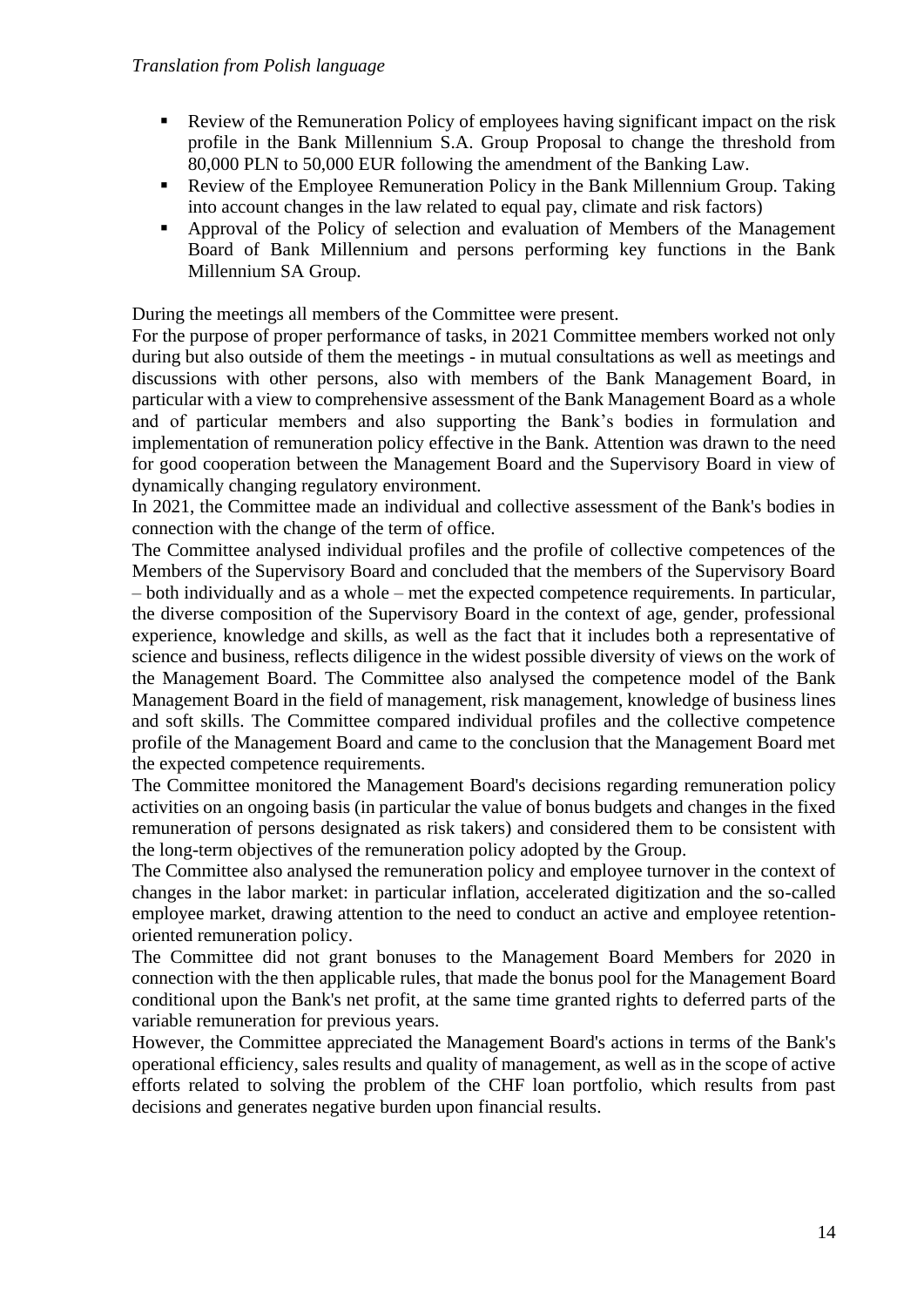# **C. Activities of the Strategic Committee during the reporting period**

The competences of the Committee, defined in the Articles of Association of Bank Millennium S.A. (§ 18, item 7) and in the Bylaws of the Supervisory Board of Bank Millennium S.A. (§ 6, item  $8<sup>1</sup>$ ), include in particular:

- study of macroeconomic trends,
- research of the new trends, events and new solutions in the banking sector,
- analysis of the Bank's competitive position and benchmarks,
- analysis and recommendation of the Bank's long-term strategy, goals and tasks.

In 2021, 4 formal meetings of the Strategic Committee were held. All meetings were conducted remotely using teleconferencing devices (teams).

Three meetings held in February 2021 were devoted to the discussion on the situation of the banking sector in Poland after the crisis and directions of Bank Millennium further development. The meetings were supported by external reputed consulting companies which separately presented their outlook for banking in Poland and globally, trends in global financial services, challenges and potential priorities and development options for Bank Millennium.

The meeting held on 26 November 2021 was dedicated to the draft Bank Millennium Strategy for the years 2022 – 2024 – *Millennium 2024 Inspired by people*. The strategy was presented by Joao Bras Jorge. During the presentation, the macroeconomic situation and the banking sector were discussed. The strategy paper included chapters: starting point and aspirations of Bank Millennium; where are we heading to  $-$  in terms of business lines, service models, capabilities, ESG Strategy; portfolio of foreign currency mortgage loans; general aspirations / goals.

The Strategic Committee agreed to recommend the Strategic Plan for approval by the Supervisory Board.

# **D. Activities of the Committee for Risk Matters during the reporting period**

In 2021 there were six meetings of the Committee for the Risk Matters, respectively on: 28.01.2021; 07.05.2021; 26.05.2021; 22.07.2021; 21.10.2021; 10.11.2021 and 02.12.2021.

The information on risk management was subject to regular analysis during the meetings of the Committee. These included:

- general information on credit risk, reviewing the risk appetite statement, the main drivers of credit growth, the evolution of the credit risk parameters, evolution of the credit portfolio quality with special focus on credit holidays and the profitability of the main segments of activity, market and interest rates, with detailed analysis of the limits set by the Bank and also analysing the interest rate sensitivity;
- liquidity management, analysing the liquidity position of the Bank, the fulfilment of the set limits and monitoring of the evolution of the major liquidity ratios;
- operational risk, presenting the major operational risk events and impacts on functioning the Bank;
- information on capital management, namely on the evolution of the capital ratios and internal capital;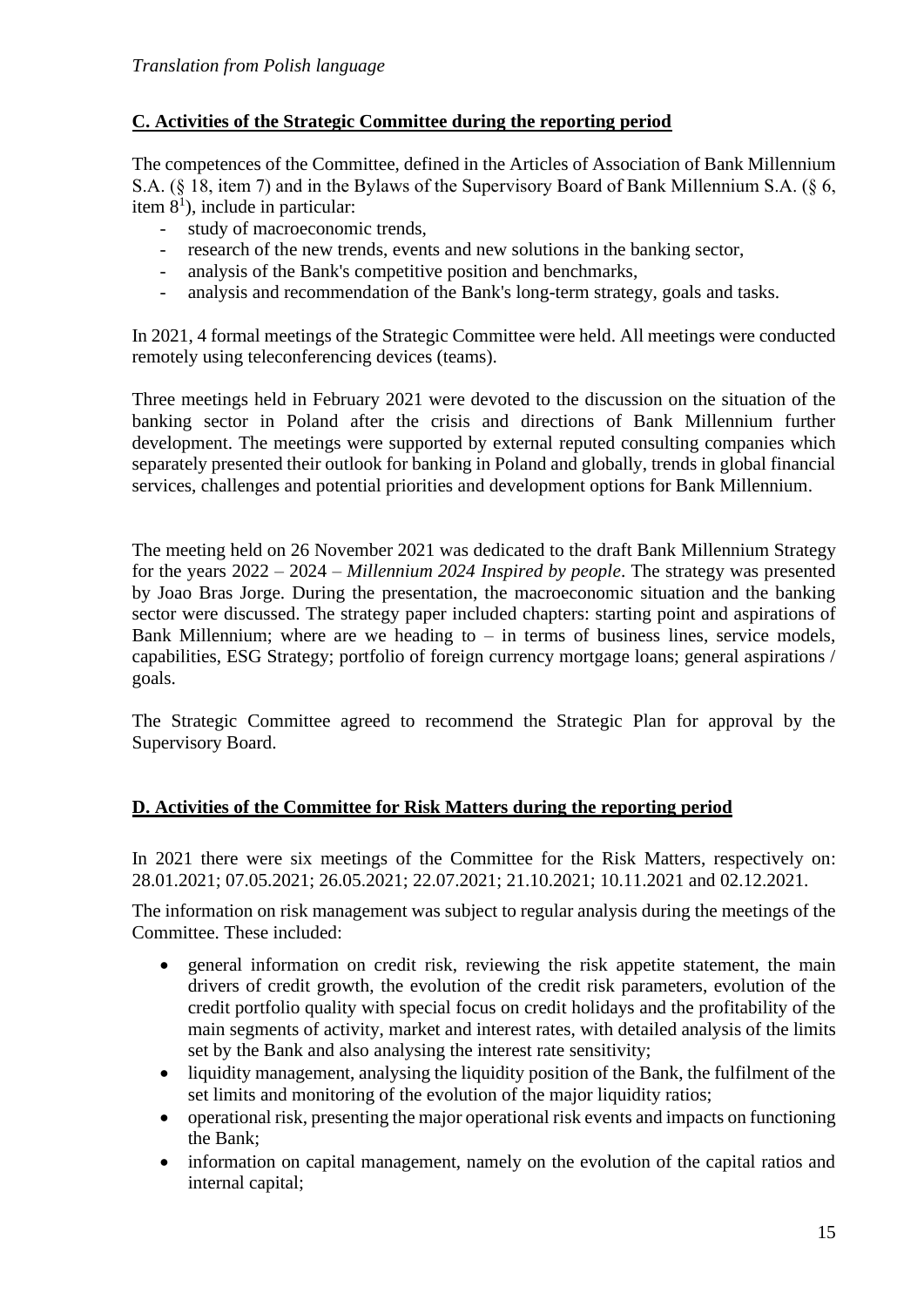- information on FX mortgage loans, in view of the risk increase assessment and the risk appetite framework, FX mortgage issues and in particular the Committee on regular basis analysed the legal risk issue together with detailed analysis of the court litigation involving the Bank;
- Compliance Department Report on counteracting money laundering with analysis of trends, monitoring system and quarterly activity in the AML area;
- information on bancassurance activity of Bank Millennium S.A., analysing the Bank's offer and the business evolution in terms of volumes and profitability. The operational, compliance and legal risks of this activity were also presented;
- analysis of quarterly reports regarding implementation of the Bank's investment policy and consistence of actions undertaken with respect to the Bank's capital investments.

During the meetings of the Committee other issues were also discussed:

- analysis of change between Risk Appetite Statement zones with approval of breach reports. The breaches mainly concerned the Financial Sensitivity measure and related to the CHF mortgage portfolio. All violations were reported with full explanation and were fully approved by the Committee;
- BMR reference rates reform with analysis of impact and work completed by the Bank to be compliant ;
- FX mortgage litigation issues related to Supreme Court potential judgments with the presence of an external legal expert to analyse the potential impact of the Supreme Court judgment upon the Bank litigation processes;
- IT risk report with detailed information on: external IT risk, internal risk self-assessment results, security incidents statistics, applications availability KPIs, disaster Recovery Plan tests execution, IT related audit points and human resources;
- report on Model Risk Management in Bank Millennium Group with approved proposal of average model risk tolerance level;
- Information on important court disputes under lawsuits filed by Clients against Bank Millennium SA regarding portfolio managed by the Corporate Recovery Department namely regarding FX options disputes;
- Personal Data Protection Reports highlighting the general data protection trends and current activity in this area, summarizing the GDPR implementation in the Bank and presenting the new DPO Office;
- Recommendation R results of gap analysis, with review of BM compliance, and NPE backstop measures, with a full analysis of EUNB and EBC requirements, information on NPE shortfall and action plan to minimize it;
- Results of the supervisory stress tests performed upon KNF request.

Furthermore, the Committee analysed and gave positive opinion to the Supervisory Board on the following items:

- Revision of the Financial Sensitivity measure limits to adapt to the current situation of the Polish market;
- Update "Recovery Plan for Bank Millennium S.A. Capital Group" with the following changes;
- Revision of the "Liquidity Recovery Plan in Bank Millennium S.A.";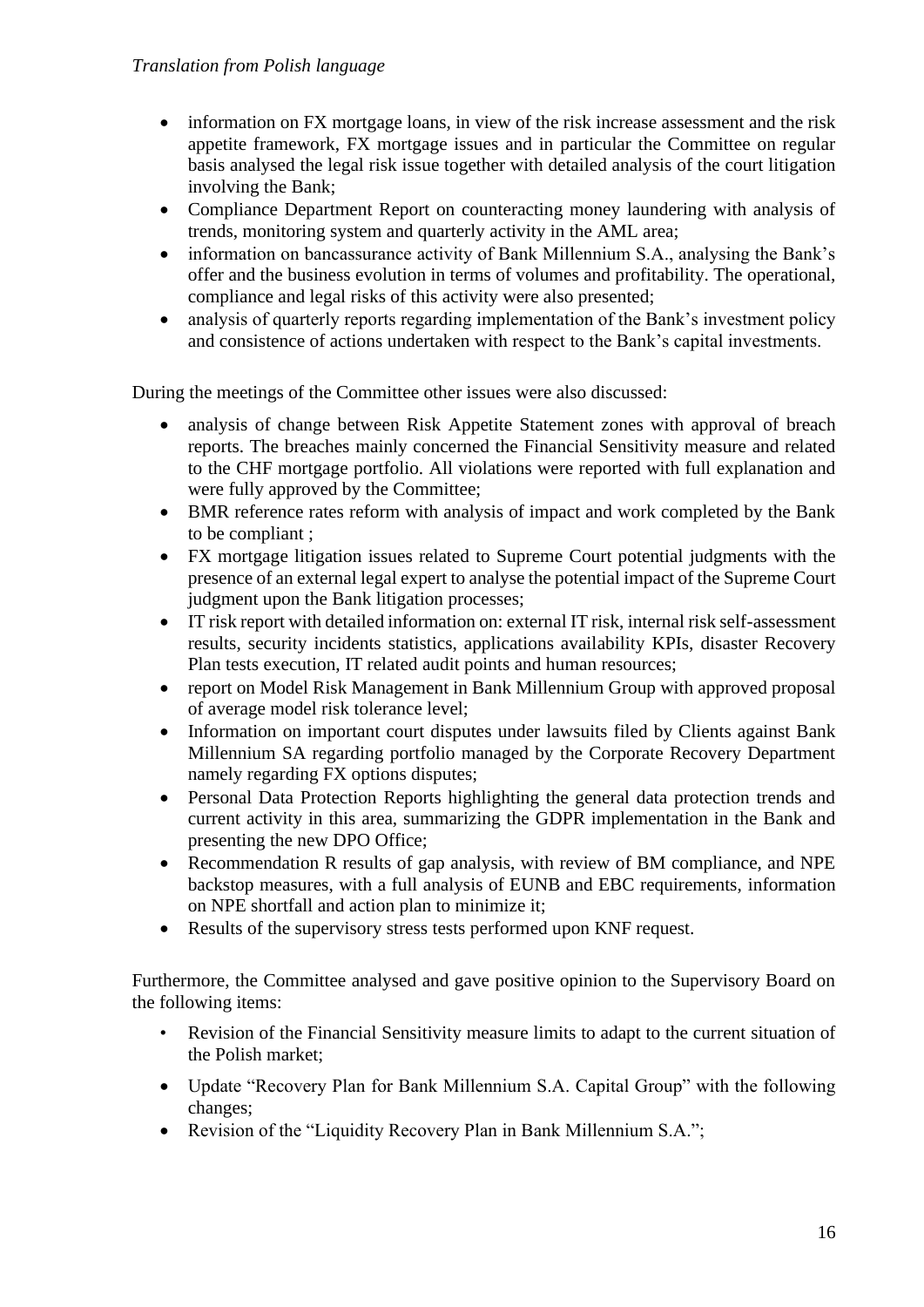- Revision of the document: "Policy of Bank Millennium S.A. relating to disclosure of information on risk, own funds, capital requirements, remuneration policy and other information".
- Revision of the document: "Capital management and planning principles";

Specifically on the 02.12.2021 meeting, the Committee analysed and gave positive opinion to the Supervisory Board on the following documents related to strategy:

- Risk Strategy of the Bank Millennium S.A. Capital Group.
- Liquidity Plan of the Bank Millennium S.A. Capital Group and long term liquidity review, according to Polish Financial Supervision Authority regulations.
- Capital Plan and Contingency Capital Plan of the Bank Millennium S.A. Capital Group.
- Approval of changes to "Capital Management and planning principles" and information about the review of the "Rules on Internal Capital Calculation".

The Committee followed thoroughly the risk management of the Bank. All questions raised were answered and all information requests were provided.

Committee considers that:

1. The Bank uses methods to identify and measure or assess risk, risk control and monitoring and reporting of risks associated with its operations, adapted to the size and risk profile of the Bank.

2. The frequency of risk measurement or estimation is adjusted to the size, profile and types of risk in the Bank's operations.

3. The risk measure and estimation methods used by the Bank take into account the currently conducted and planned Bank's activity and lending criteria in accordance with the banking regulations.

4. The Bank took the adequate measures to ensure a reliable risk measurement or estimation.

5. The Bank applies limits adapted to the size and risk profile occurring in the Bank.

6. As part of risk control, the Bank determines the procedure to be followed if the limits are exceeded, defines measures to eliminate any excess and corrective measures to prevent against such situations in the future.

7. Risk monitoring is performed with frequency enabling the Committee for Risk Matters of the Supervisory Board to be adequately informed about any changes in the risk profile of the Bank.

The Committee expresses a positive opinion on the Bank risk management.

## **Evaluation of the Activities of the Supervisory Board in 2021**

The Supervisory Board, when appraising its activities in 2021, followed guidelines provided in Best Practices as well as Principles. The year 2021 was a consecutive year in which the Supervisory Board conducted its activities in a different environment than in previous years, due to the situation caused by the COVID-19 pandemic, which was associated with many restrictions, including, *inter alia,* freedom of movement, social distancing and border closures. However the above did not adversely affect the Board's work; if personal contacts were impossible, including coming to Supervisory Board meetings in the Bank's offices, Board members used means of remote communication provided by the Bank. Irrespective of the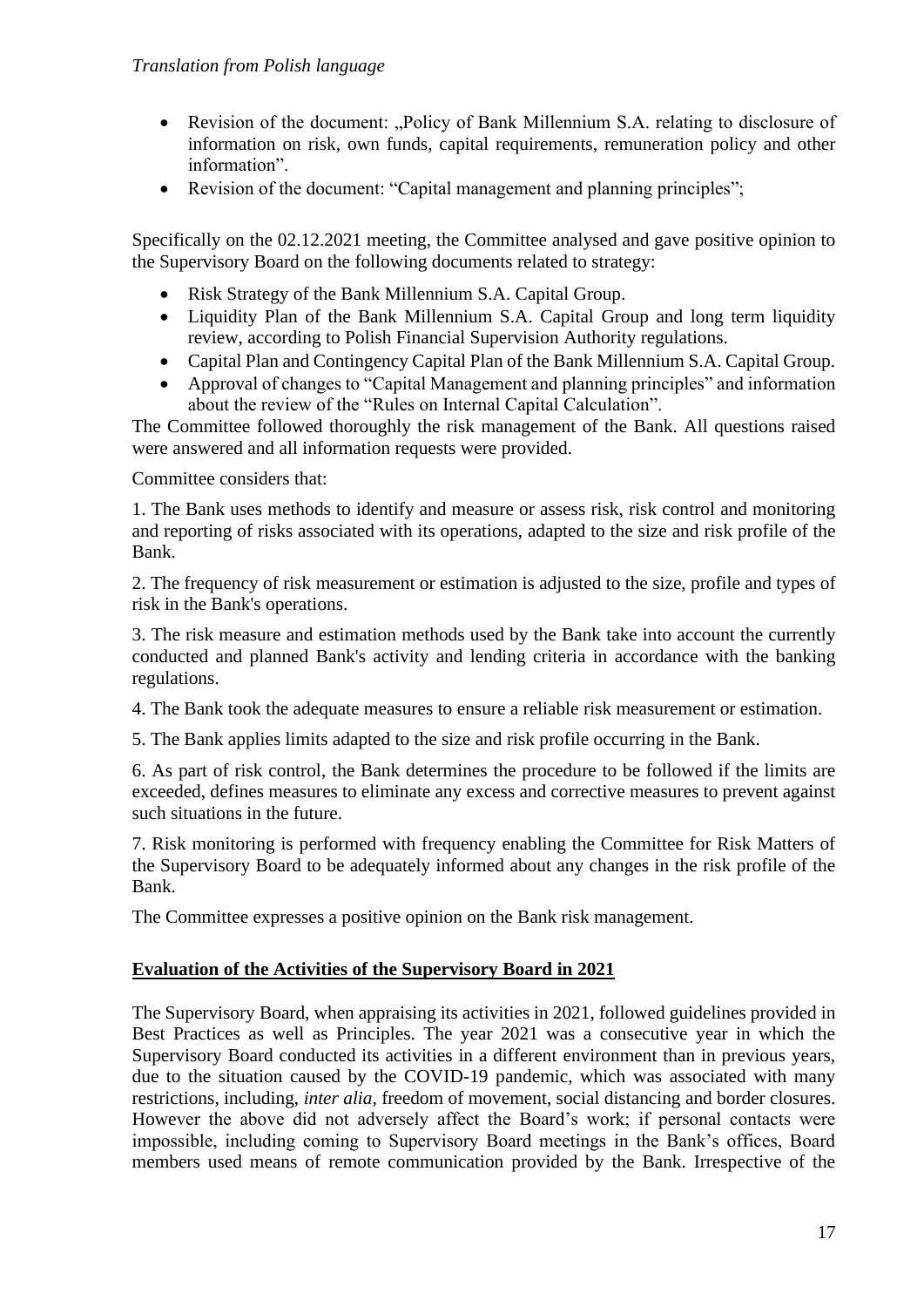regular meetings, Supervisory Board members carried out their activities also by means of direct contacts with the Bank Management Board.

In accordance with its competences as provided for in the Bank's internal regulations and in accordance with the general legal requirements relating to listed companies and banks in particular, the Board exercised constant and ongoing supervision over the entire activity of the Company. In the Board's opinion the number of its members is adequate given the nature and scale of activity conducted by the Bank.

In the Board's opinion during the reporting period the activities of its members within the Supervisory Board or in Supervisory Board Committees, were highly effective, transparent and compliant with best market standards. Ensuring effectiveness of supervisory activities performed, Board members were carrying out their duties with reliability and integrity, with due care and strong commitment, as proven i.a. by high level of attendance during meetings – despite the situation caused by the coronavirus pandemic - as well as active participation in discussions, as confirmed by records in the minutes.

The composition of the Board as a whole guaranteed an appropriate level of performance of collective supervision over all areas of the Bank's activity. Particular members of the Board demonstrated a high level of qualifications, specialist knowledge and competences resulting i.a. from education and professional experience, including knowledge of the financial market, management, modern technologies, thus assuring proper performance of tasks assigned to them.

The above self-assessment is confirmed by adequacy assessment of the Supervisory Board Members, made by the Personnel Committee of the Supervisory Board in cooperation with an independent external adviser - according to the "Policy of selection and assessment of suitability of the Members of the Management Board and the Supervisory Board of Bank Millennium S.A. and Key Function Holders at Bank Millennium S.A. Group", as effective in the Bank, as well as the methodology prepared by KNF. The scope of suitability assessment comprised: (i) warranty as regards reputation, financial situation, clean criminal record, independence of judgement, conflict of interests; (ii) competences understood to mean knowledge, skills and experience in such areas as: a) Bank management (including knowledge of the financial market, legal requirements and regulatory framework, strategic planning, knowledge of the management system – including risk management, accounting and financial audit, supervision and internal audit, interpretation of financial information), b) risk management (including business model risk, credit risk, market risk, organisation risk, liquidity and financing risk, capital risk, management risk, systemic risk), c) managing the Bank's business lines; (iii) personal competences; (iv) knowledge of the Polish language; (v) combining functions and devoting sufficient amount of time. The Personnel Committee of the Supervisory Board concluded positive individual assessment of Members of the Supervisory Board as well as a positive collective assessment of adequacy of the Supervisory Board.

Moreover, the Supervisory Board, based on recommendation of the Personnel Committee of the Supervisory Board and having reviewed detailed results of assessment of adequacy of members of the Bank's Management Board conducted in cooperation with an independent external adviser, ascertained that each of the members of the Management Board individually meets criteria of suitability for performance of the function assigned to him and also that the Management Board as a whole meets these criteria.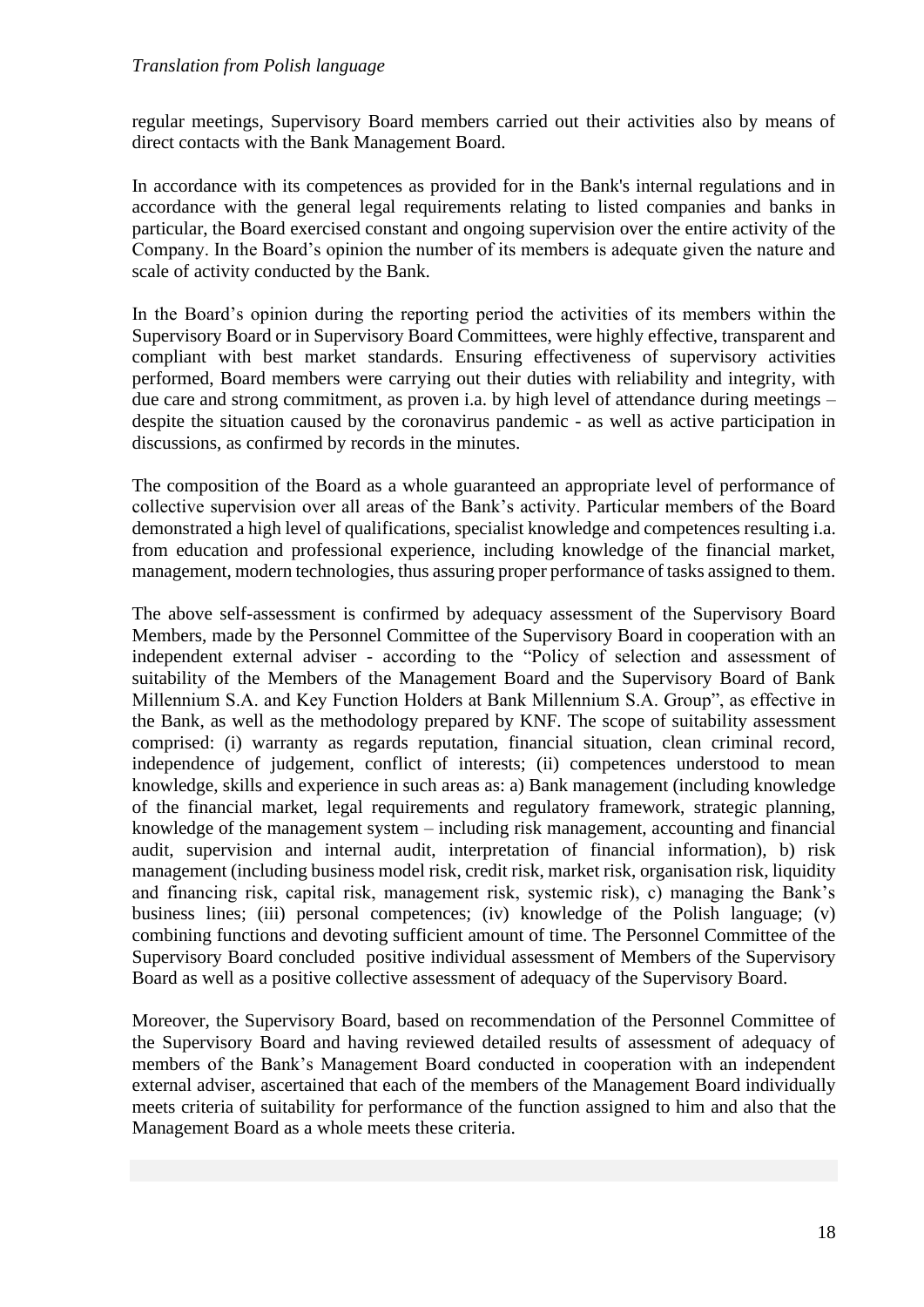Bearing the above in mind and also positively evaluating the Bank's overall activity, including its performance, the Supervisory Board moves for discharging all members of the Bank's bodies from performance of their activities in 2021.

**2. Information on the composition of the Board and its committees, indicating who of the members of the Board meet the independence criteria defined in the Act of 11.05.2017 on statutory auditors, audit firms and public supervision, as well as who among them does not have real and material links with a shareholder holding at least 5% of the total number of votes in the Bank, as well as information on the composition of the Board in the context of its diversity.**

The Bank's Supervisory Board operates on the basis of the Commercial Companies Code, the Banking Law, the Bank's Articles of Association and the Bylaws of the Supervisory Board. The term of office of the Supervisory Board, in accordance with § 13 section 1 of the Bank's Articles of Association, lasts 3 years.

#### **Composition of the Supervisory Board**

In the period from 1 January 2021 to 24 March 2021, the composition of the Bank's Supervisory Board was as follows:

- Bogusław Kott Chairman of the Supervisory Board;
- Nuno Manuel da Silva Amado Deputy Chairman of the Supervisory Board;
- Dariusz Rosati Deputy Chairman and Secretary of the Supervisory Board;
- Miguel de Campos Pereira de Bragança member of the Supervisory Board;
- Agnieszka Hryniewicz-Bieniek Member of the Supervisory Board;
- Anna Jakubowski Member of the Supervisory Board;
- Grzegorz Jędrys Member of the Supervisory Board;
- Andrzej Koźmiński Member of the Supervisory Board;
- Alojzy Nowak Member of the Supervisory Board;
- José Miguel Bensliman Schorcht da Silva Pessanha Member of the Supervisory Board;
- Miguel Maya Dias Pinheiro Member of the Supervisory Board;
- Lingjiang Xu Member of the Supervisory Board.

On 24 March 2021, the Bank's General Meeting elected the Bank's Supervisory Board for a new term of office ending on the date of the General Meeting approving the Bank's financial statements for the financial year 2023. In connection with the above, the composition of the Supervisory Board is as follows:

- Bogusław Kott Chairman of the Supervisory Board;
- Nuno Manuel da Silva Amado Deputy Chairman of the Supervisory Board;
- Dariusz Rosati Deputy Chairman and Secretary of the Supervisory Board;
- Miguel de Campos Pereira de Bragança member of the Supervisory Board;
- Olga Grygier-Siddons Member of the Supervisory Board;
- Anna Jakubowski Member of the Supervisory Board;
- Grzegorz Jędrys Member of the Supervisory Board;
- Alojzy Nowak Member of the Supervisory Board;
- José Miguel Bensliman Schorcht da Silva Pessanha Member of the Supervisory Board;
- Miguel Maya Dias Pinheiro Member of the Supervisory Board;
- Beata Stelmach Member of the Supervisory Board;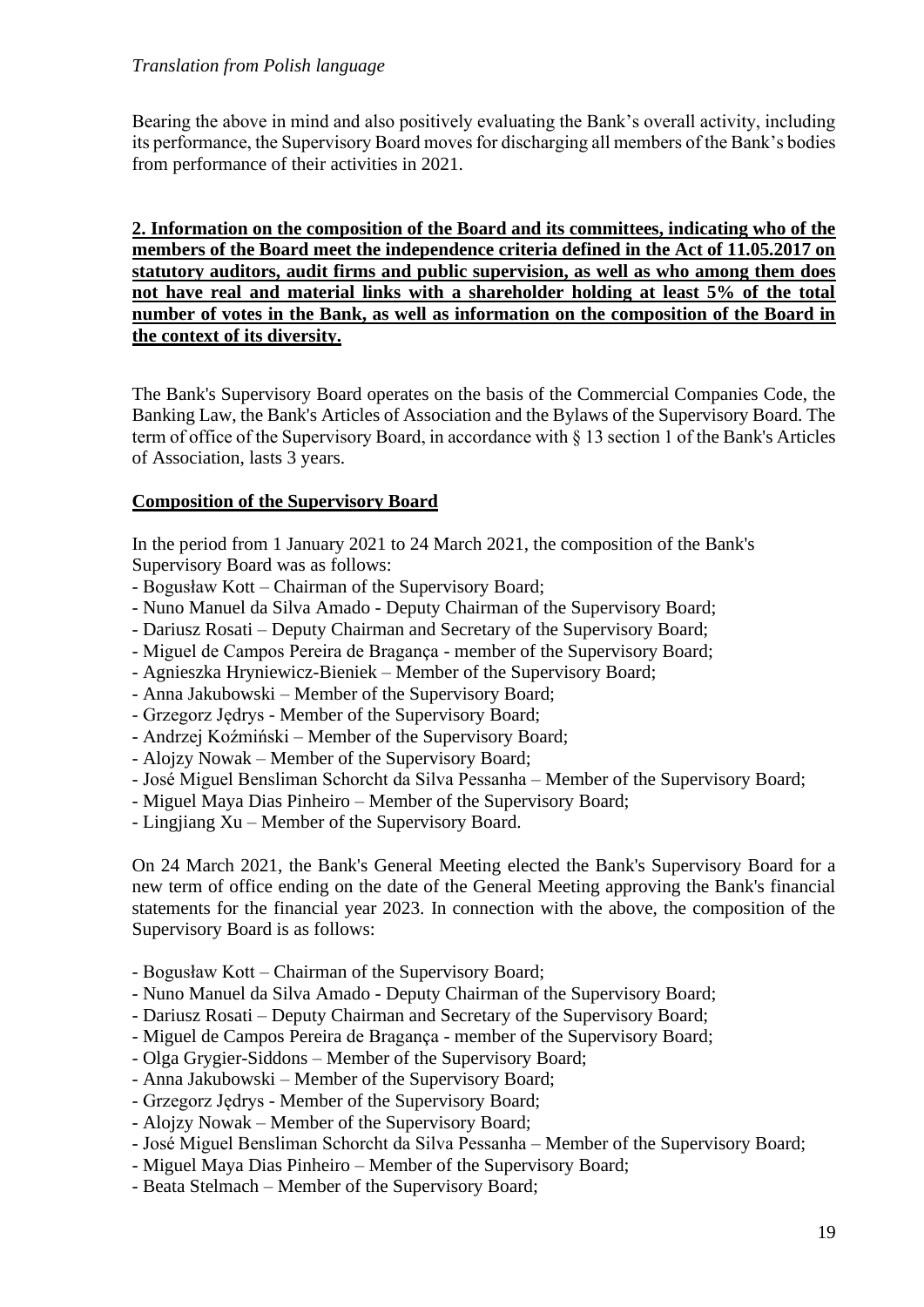- Lingjiang Xu – Member of the Supervisory Board.

At the time of candidacy for office in the Board, all the above-mentioned persons submitted statements regarding their compliance with criteria referred to in the applicable law, including in particular: in the Banking Law, Principles and Good Practices.

The independence criteria are fulfilled by five Members of the Supervisory Board: Ms. Olga Grygier-Siddons, Ms. Anna Jakubowski, Ms. Beata Stelmach, Mr. Grzegorz Jędrys and Mr. Alojzy Nowak.

Members: Mr. Bogusław Kott, Mr. Dariusz Rosati, Mr. Olga Grygier-Siddons, Ms. Anna Jakubowski, Mr. Grzegorz Jędrys, Ms. Beata Stelmach and Mr. Alojzy Nowak have no real and significant ties with a shareholder holding at least 5% of the total number of votes in the Bank.

Polish nationality is held by seven Members of the Supervisory Board, including its Chairman. The Supervisory Board in 2021, to the best of its knowledge, did not find existence of any relationships or circumstances that could affect the fulfilment of the independence criteria by the above-mentioned members of the Supervisory Board. The Composition of the of the Supervisory Board was diversified in terms of gender, age, education and professional experience. The CVs of the Supervisory Board members are published on the Bank's website.

# **COMPOSITION OF THE AUDIT COMMITTEE**

In the period from 01.01.2021 to 24.03.2021, the Audit Committee of the Supervisory Board of Bank Millennium S.A. functioned in the following composition:

| Chairman of the Committee: Grzegorz Jędrys |                                      | independent |
|--------------------------------------------|--------------------------------------|-------------|
| member                                     |                                      |             |
| <b>Comittee Member:</b>                    | Bogusław Kott                        |             |
| <b>Committee Member:</b>                   | Miguel de Campos Pereira de Bragança |             |
| <b>Committee Member:</b>                   | Anna Jakubowski                      | independent |
| member                                     |                                      |             |
| <b>Committee Member:</b>                   | <b>Alojzy Nowak</b>                  | independent |
| member                                     |                                      |             |

On 24.03.2021 the newly appointed Supervisory Board elected Members of the Audit Committee (Resolution No. 25/2021 of the Supervisory Board) for a new term of office, in the following composition:

| Chairman of the Committee: Grzegorz Jędrys |                                                  | independent |
|--------------------------------------------|--------------------------------------------------|-------------|
| member                                     |                                                  |             |
| <b>Committee Member:</b>                   | Miguel de Campos Pereira de Bragança             |             |
| <b>Committee Member:</b><br>member         | Olga Grygier-Siddons (from 01.07.2022)           | independent |
| <b>Committee Member:</b><br>member         | Anna Jakubowski                                  | independent |
| <b>Committee Member:</b><br>member         | <b>Alojzy Nowak</b>                              | independent |
| <b>Committee Member:</b>                   | José Miguel Bensliman Schorcht da Silva Pessanha |             |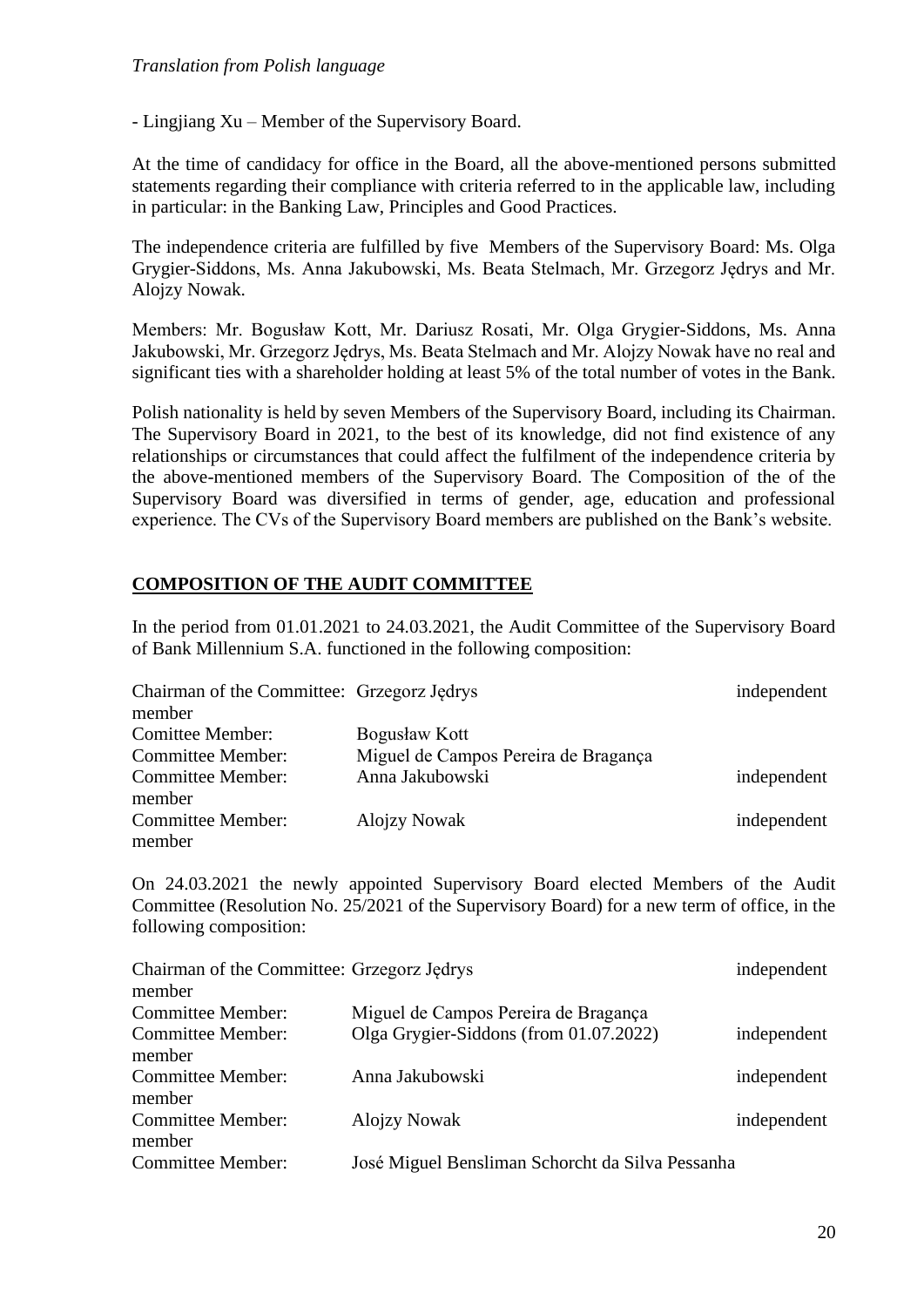In this make-up the Audit Committee of the Supervisory Board of Bank Millennium S.A. operated until the end of 2021.

Thus, the Bank fulfilled the provisions of Article 129. Item 3 of *the Act on Statutory Auditors [...]* ensuring that the majority of the members of the Audit Committee, including its Chairman, meet the independence criteria.

The scope of activities of the Audit Committee of the Supervisory Board is provided for in the Bank's Articles of Association and specified in the Bylaws of the Audit Committee of the Supervisory Board.

**The composition of the Personnel Committee** was determined at the meeting of the Supervisory Board on 26 March 2018. The composition of the Committee until 24 March 2021 did not change and was as follows:

- Andrzej Koźmiński Chairman
- Nuno Manuel da Silva Amado
- Miguel de Campos Pereira de Bragança
- Bogusław Kott

On 24 March 2021 the General Meeting of Shareholders elected a new Supervisory Board of Bank Millennium SA. At its meeting on the same day, the Supervisory Board established the following Personnel Committee:

- Alojzy Nowak Chairman
- Olga Grygier-Siddons
- Anna Jakubowski
- Miguel de Campos Pereira de Bragança
- Bogusław Kott

The composition of the Committee ensured an appropriate level of supervision over the entrusted areas of the Bank's activity, and individual members guaranteed the proper performance of duties resulting from education and professional experience.

The independent members of the Committee are: Ms Olga Gryggier-Siddons, Ms Anna Jakubowski and Mr Alojzy Nowak.

# **Composition of the Strategic Committee**

In 2021 the new composition of the Strategic Committee of the Supervisory Board was adopted by the Supervisory Board on 24 March 2021. The Supervisory Board decided to appoint the following members of the Strategic Committee of Bank Millennium:

- Bogusław Kott Chairman
- Nuno Manuel da Silva Amado
- Miguel de Campos Pereira de Bragança
- Anna Jakubowski
- Miguel Maya Dias Pinheiro,
- Dariusz Rosati
- Lingjiang Xu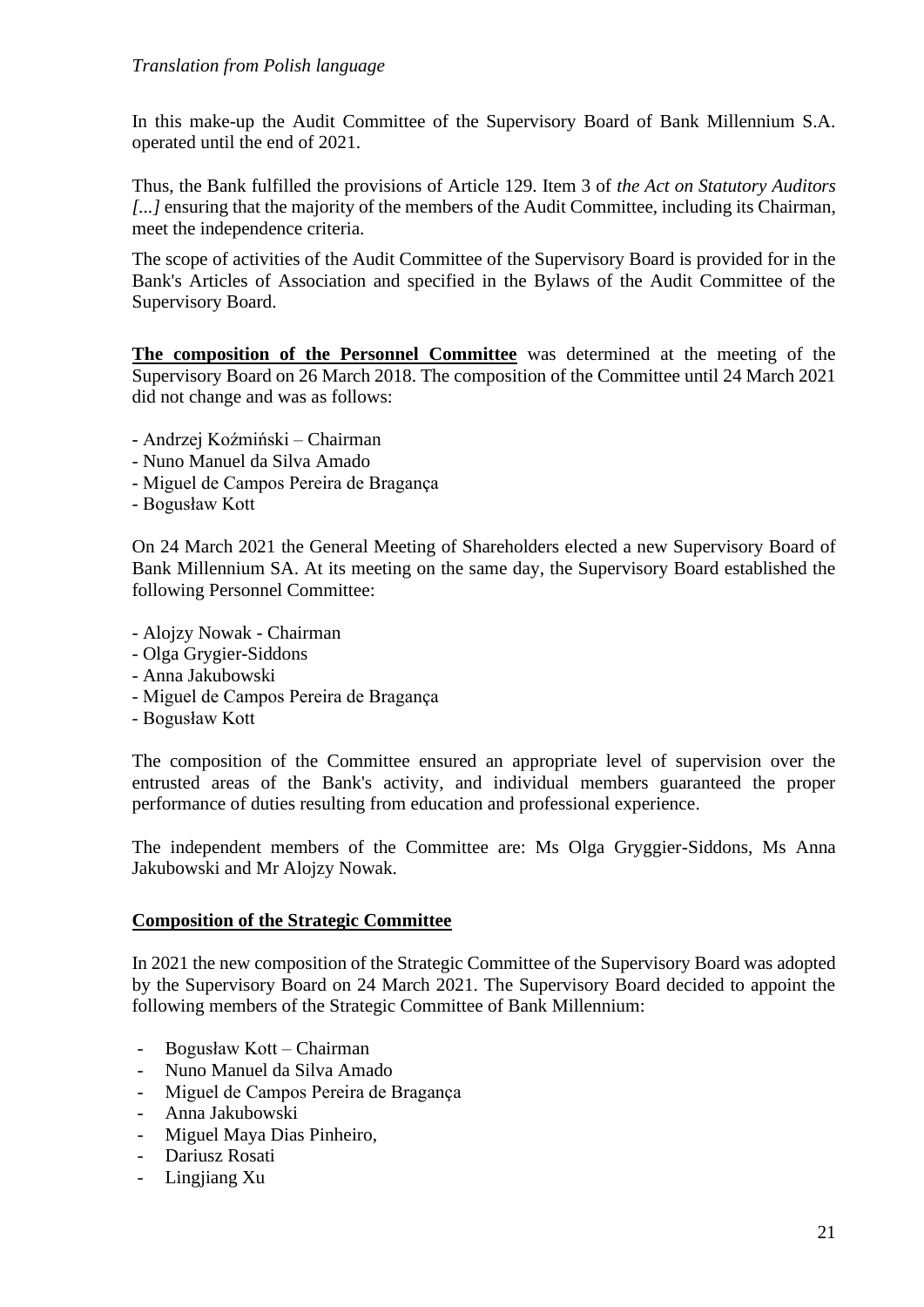The new Member of the Committee was Mr. Miguel Maya Dias Pinheiro. Ms. Agnieszka Hryniewicz-Bieniek and Mr. Andrzej Koźmiński are no longer Members of the Strategic Committee.

The composition of the Committee assured an appropriate level of supervision over the entrusted areas of the Bank's activity and the particular members guaranteed proper performance of duties resulting from their education and professional experience.

## **Composition of the Committee for Risk Matters**

In the period from 01.01.2021 to 24.03.2021, the Committee for Risk Matters was composed of the following:

- Dariusz Rosati Chairman,
- Bogusław Kott,
- Miguel de Campos Pereira de Bragança,
- Grzegorz Jędrys,
- José Miguel Bensliman Schorcht da Silva Pessanha.

On 24 March 2021, the newly appointed Supervisory Board appointed Members of the Committee for Risk Matters (Resolution nº 25/2021 of the Supervisory Board), for a new term of office in the following composition:

- Dariusz Rosati Chairman,
- Beata Stelmach,
- Miguel de Campos Pereira de Bragança,
- Grzegorz Jędrys,
- José Miguel Bensliman Schorcht da Silva Pessanha.

The Committee composition secures appropriate level of supervision of the entrusted areas of Bank operations and individual members give guarantee of due and diligent performance of their duties ensured by their education level attained, knowledge and professional experience.

## **3. Report on the assessment of the functioning of the remuneration policy at Bank Millennium S.A.**

In 2021, the remuneration policy was implemented under conditions of increasing pressure on wages and employee growing staff turnover, with the need to maintain costs at a stable level.

The COVID-19 pandemic has caused accelerated digitalisation of many areas of the economy, for example, the recruitment market has significantly increased demand for employing specialists with skills in the broad IT area. There were more than twice as many such job offers in 2021 as the year before. Due to the fundamental importance of digitalisation in Bank Millennium's strategy for 2022-2024, increased competition for specialists in this area seriously affected the activities in the field of remuneration policy.

The unemployment rate registered in December 2021 amounted to 5,4% of the working population, fell to pre-pandemic levels and is extremely low even compared to other EU countries. Throughout 2021, a significant increase in the level of average wages in the enterprise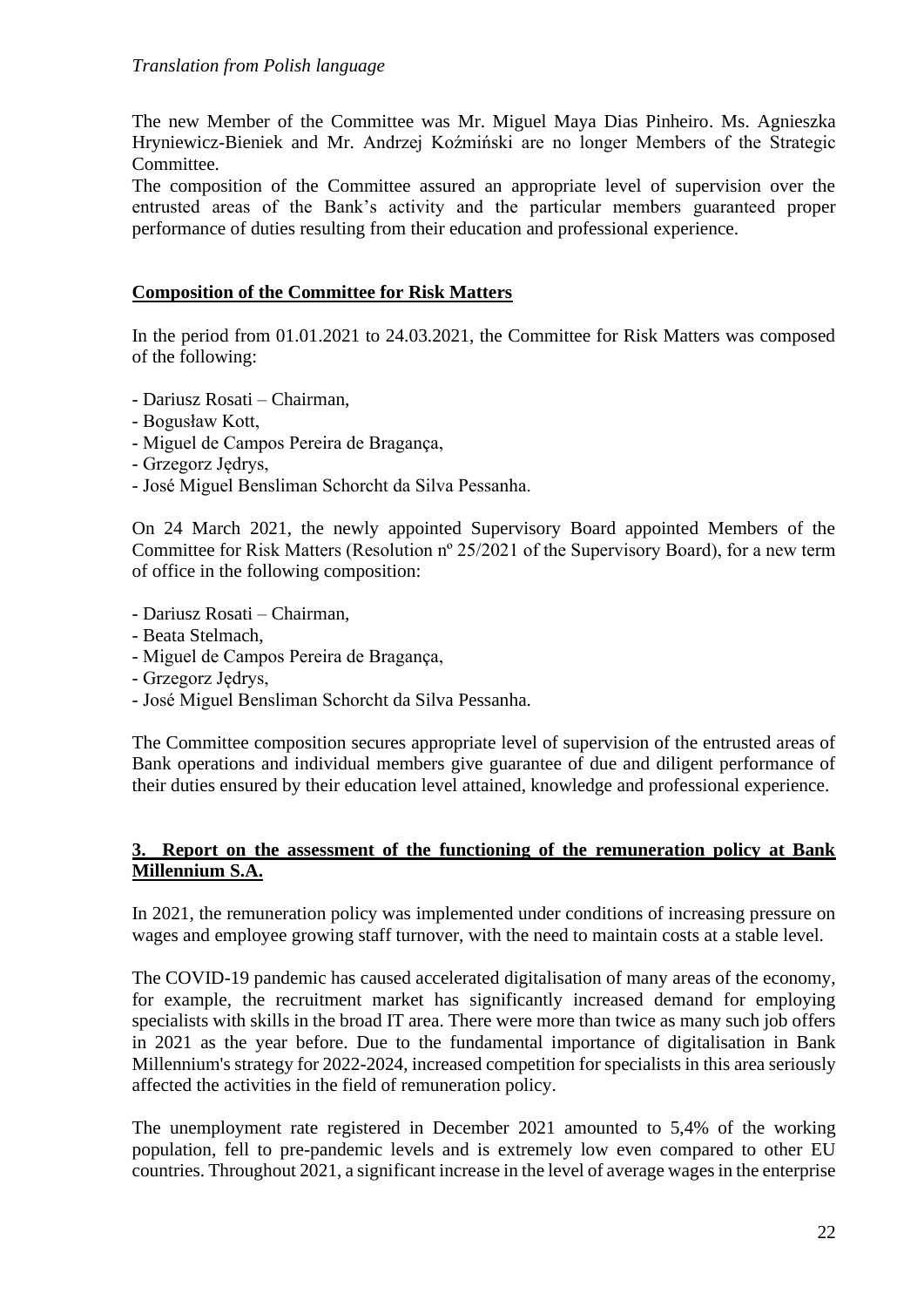sector was observed – on average about 9% year on year. The minimum wage in force in Poland was raised by 7,5% in 2022, from 2 800 PLN to 3010 PLN. In the previous year, salary increase was 7,7%. Unfortunately, an important factor influencing conditions for remuneration policy implementation was the inflation growing in 2021, which in December 2021 reached the level of 8,6% (average annual estimates are about 5%). The bank reacted to the above factors throughout 2021.

In particular, attention should be paid to the growing expectations of key employee groups regarding the competitiveness of wages, maintaining their value against inflation and tax changes from 2022 (Polish Ład). In connection with provisions for legal risk of the CHF loan portfolio burdening the Bank's results, the Bank acted in the field of remuneration under conditions of limited possibilities to increase personnel costs. The remuneration policy required a balanced and optimal decision-making process with regard to allocation of funds for changes in fixed salaries and variable remuneration pools for individual employee groups under conditions of limited resources.

In the circumstances, balanced activities were required; on the one hand it was prudent cost management, but in the first place a search for tools to sustain motivation and commitment of employees in a very demanding business environment.

In the reporting period, the Bank Management Board presented to the Personnel Committee of the Supervisory Board and to the Supervisory Board information on implementation of material elements of the remuneration policy in the Bank Millennium Group.

In the opinion of the Supervisory Board, in the course of implementation of remuneration policy adequate actions were undertaken in reaction to the challenges discussed above. In particular:

#### **I. Decisions regarding variable remuneration towards Members of the Management Board and persons influencing the level of risk of the Bank – the so-called Risk Takers:**

- 1. **Risk Takers I (Members of the Management Board):** The Personnel Committee of the Supervisory Board, did not grant variable remuneration for the results of 2020, at the same time granting rights to deferred tranches of variable remuneration for previous years (2017,2018,2019).
- 2. **Risk Takers II (other persons influencing the level of risk):** The Personnel Committee of the Management Board reviewed the basic remuneration, as a result of which 18% of Risk Takers II received increases in fixed remuneration. Bonuses for 2020 were granted as part of a reduced bonus pool compared to previous years.

## **II. Implementation of the remuneration policy in 2021 for other groups of employees**

**Fixed remuneration:**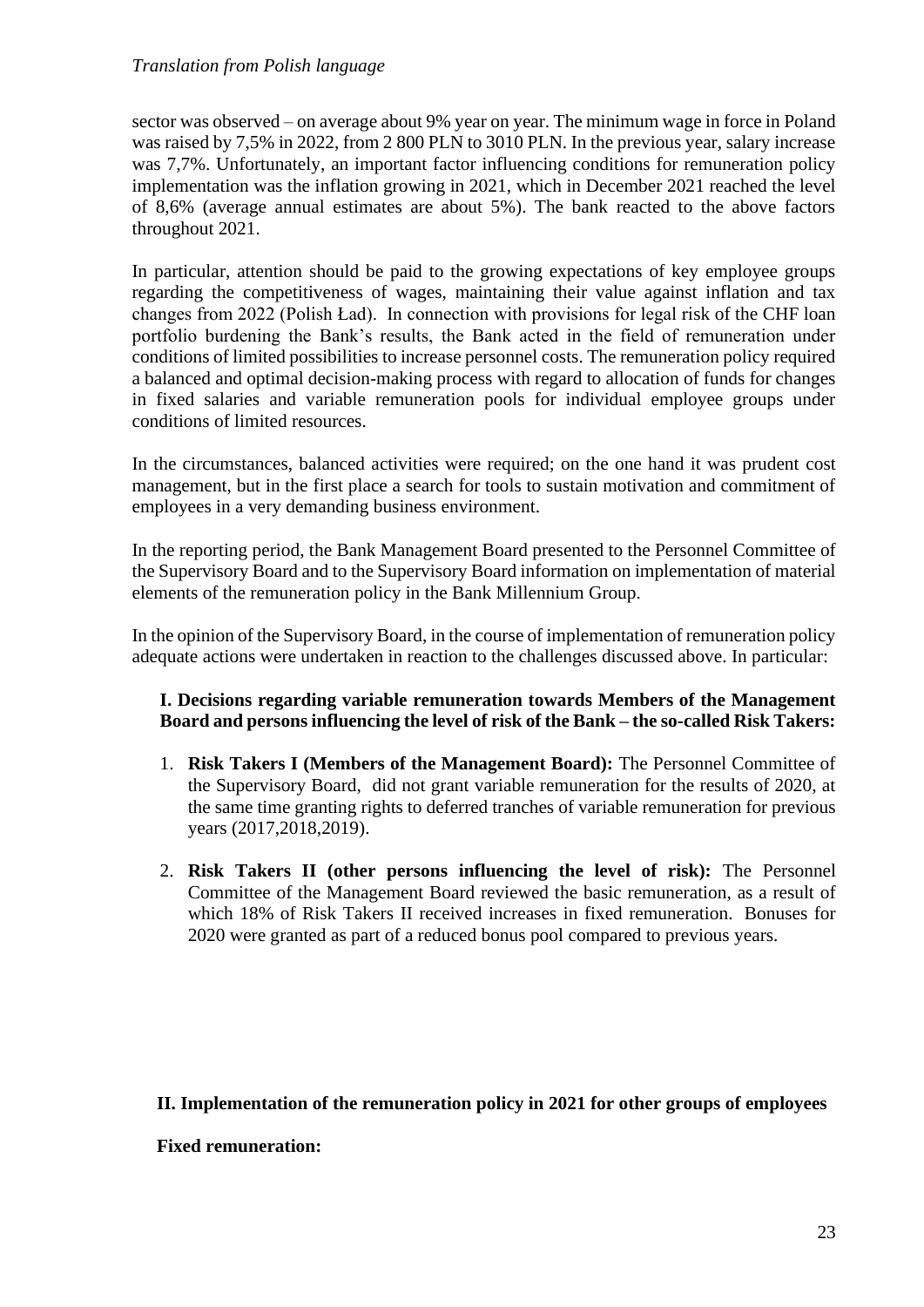The Bank conducted a limited review of remuneration of a retention nature in the 2H of 2021 – after a break in 2020 resulting from the optimisation of the Bank's operating costs after the merger with Eurobank.

The review covered, in particular, sales network units, call center, debt collection, credit decision making, ICT units (Information & Communication Technology: IT, Application Development, Security, Electronic Banking). The review covered almost 60% of the bank's staff. .

The increase processes were coordinated by the Members supervising the relevant units and took place as needed to meet the current situation in the units.

## **Variable remuneration management:**

- 1) In 2021 budgets for bonuses and awards increased by approx. 2pp. vs. 2020, but after their reduction in 2020 by approx. 40% vs. previous years,
- 2) Bonus regulations in all units of the Bank for the years 2022 2023 have been agreed with the trade unions, which gives a stable basis for rewarding employees for the next 2 years.

## **Assessment of the remuneration policy implementation:**

The Bank partially responded to the wage pressures created by the market within the existing cost opportunities, but these measures did not completely prevent the increase in staff turnover. A more active remuneration policy oriented at retention of key staff is recommended, so as to ensure the conditions for the Bank to perform its ambitious strategic activities for the years 2022-2024.

The Supervisory Board declares that activities undertaken within the remuneration policy followed in Bank Millennium Group did reflect the requirement of safe management of remuneration components. As part of the implementation of the remuneration policy, adequate actions were undertaken.

The Supervisory Board hereby expresses a positive opinion about implementation, in 2021, of the remuneration policy in the Bank Millennium Group.

## **4. Assessment of application of the "Corporate Governance Principles for Supervised Institutions" adopted by the PFSA and assessment of the manner of compliance with disclosure obligations regarding the application of the "Best Practices of WSE Listed Companies 2021"**

The Supervisory Board, after reading relevant reports, declares that in 2021 the Bank properly implemented the "Principles of Corporate Governance for Supervised Institutions", adopted by the PFSA, to the extent determined by resolutions of the Bank's bodies (Resolution No. 24 of the General Meeting of 21 May 2015, Resolution No. 12/2014 of the Supervisory Board of 12 December 2014 and Resolution No. 95/2014 of the Bank Management Board of 10 December 2014). The solutions and mechanisms applied in the Bank and aimed at implementation and execution of the Principles duly take into account the objectives stated therein in combination with the needs for optimum organisation of the Bank's activity.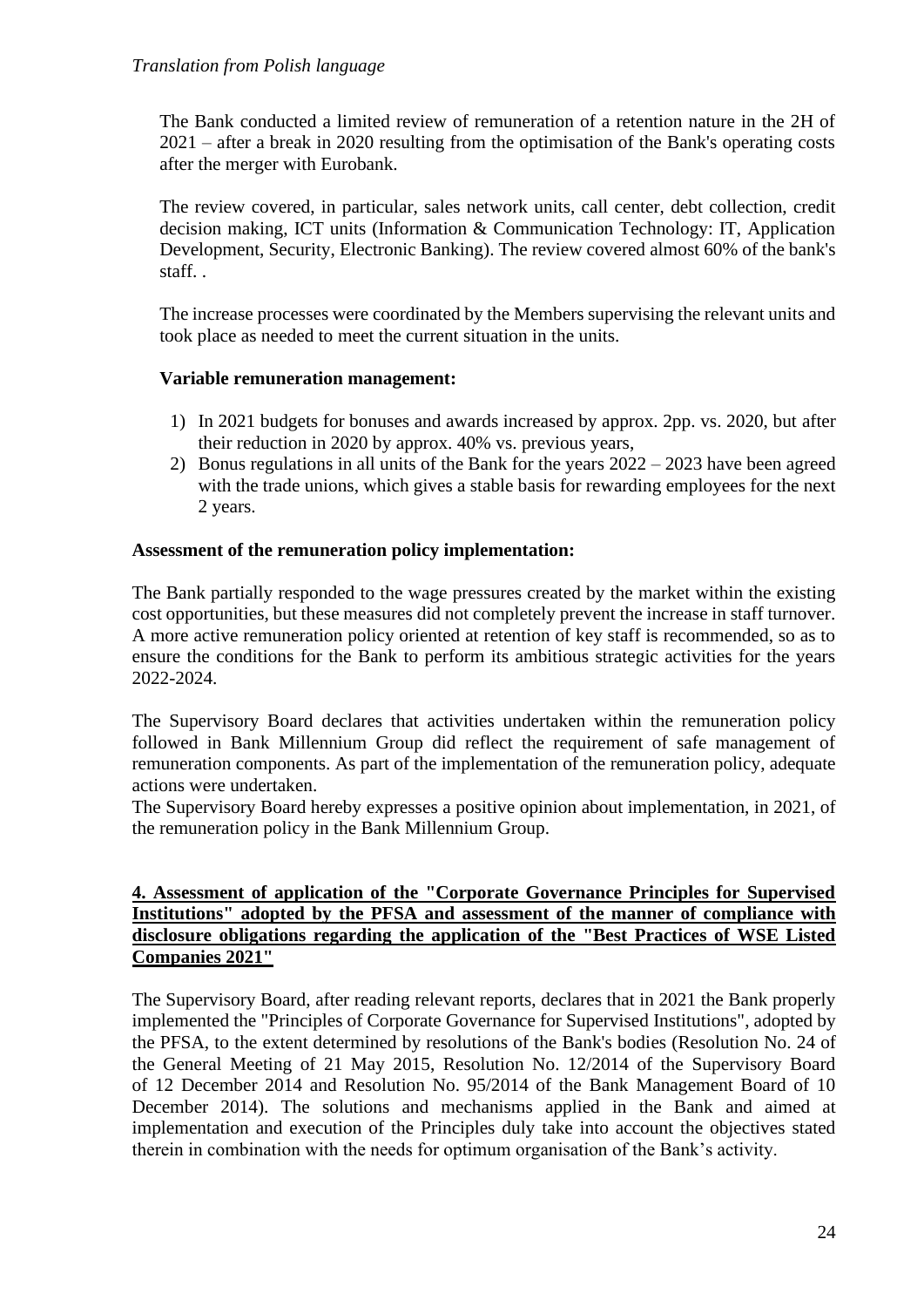Likewise, with respect to Best Practice, the Supervisory Board is of the opinion that the Bank properly met disclosure requirements as regards compliance with the "comply or explain" principle as well as regarding current and periodic information. The Supervisory Board got acquainted with the content of reports and information provided by the Bank as the issuer of securities.

At this point the Supervisory Board emphasises that on 1 July 2021 Best Practice of Companies Listed on GPW 2021 came into force, in the period from entry of the Best Practice 2021 the Bank was observing all principles contained in the Best Practice.

The previously binding Best Practice of Companies Listed on GPW i.e. The Best Practice 2016 was implemented by the Bank in compliance with all principles contained in the Best Practice 2016 with the exception of one, about which the Bank informed in the form of a report via the GPW Electronic Information Base. The information was also published on the Bank's website.

### **5. Assessment of expenses incurred by the Bank and the Bank Group to support culture, sports, charitable institutions, the media, social organisations, trade unions and similar objectives**

Bank Millennium SA, in cooperation with non-governmental and community organizations runs financial education programmes, initiatives promoting culture, supporting development of local communities and care for the natural environment as well as climate protection.

The Bank's compliance with the principles of sustainable development has been confirmed in third-party assessments. Since 2010 the Bank is listed in the Warsaw Stock Exchange index, which comprises companies meeting highest standards of corporate social responsibility. In 2010-2019 the Bank was included in Respect Index, while since 2019 it is part of the WIG-ESG index, which is created by giving companies an additional weight, which is the ESG (Environmental, Social and Governance) rating provided by the global Sustainalytics company, as well as assessment of corporate governance conducted by GPW.

Bank Millennium is also a signatory of two international initiatives. The first one is the business and government administration partnership for attaining UN SDG - Sustainable Development Goals, where the Bank made a commitment to undertake activities especially in support of the financial education of children and the youth. The other one is the Diversity Charter - a commitment signed by organisations, which strive to eliminate discrimination in the workplace and act towards creating and promoting diversity. In matters of ecology and climate protection the Bank follows an environmental policy, which defines its own environmentally oriented activities, an approach to project financing as well environmental education. ESG aspects are an integral part of the strategy adopted by the Bank for 2022-2024.

Sponsorship, charity and similar initiatives along with information on the funds allocated are presented in the company's annual ESG Report. Below we present a description of the most important initiatives carried out by the Bank.

## **1. Community programmes**

## **Financial education of children of preschool age**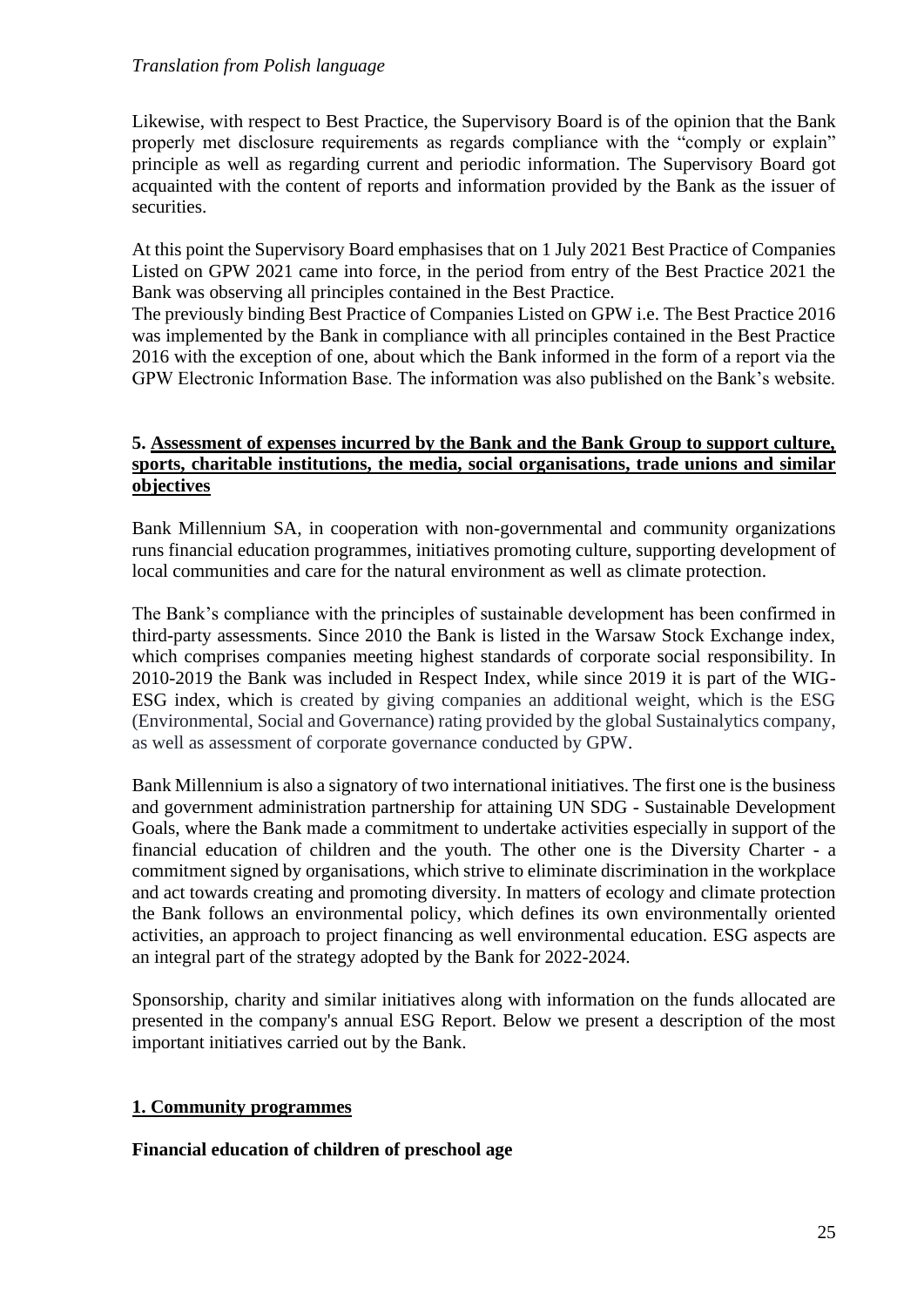The Bank Millennium Foundation continued the **"Financial ABCs**" project started in 2016. It is a proprietary preschoolers education programme prepared by Bank Millennium employees in cooperation with a non-governmental organisation. Its goal is to explain through fun and play the basic notions from the world of finance to the youngest. Research commissioned by the Bank Millennium Foundation indicates that parents support the start of education at preschool age, 65% of parents believe that the early start of financial education makes us cope better in crisis situations in adulthood.

After a break caused by the pandemic, the Foundation returned to organising workshops in kindergartens at the end of 2021 and organised 200 workshops in 54 kindergartens for about 5,000 children. There have so far been seven editions of the programme. In total more then 2400 workshops were held, nearly 58000 children in kindergartens all over Poland were trained. Special education materials were prepared for needs of the programme. In addition, throughout the year, the Foundation presented rich educational materials online, titled "Financial ABCs" addressed to children, as well as special guide articles for parents along with a series of video interviews with a pedagogue, an expert in children's education methods. Due to new educational needs, the fourth part of children's books on new technologies and safe behaviour on the Internet has been published.

## **Employee volunteering #słuchaMYwspieraMY**

In the fourth quarter of the year, the Foundation also returned to the organization of an employee volunteering program under the name of **"#słuchaMYwspieraMY"**. This year, the aim was to provide special support to individuals and organisations that have suffered, among others, as a result of the pandemic. In the grant competition, employees of the Bank Millennium Group and Partner Branches presented their social actions. The best initiatives received funds from the Foundation for the implementation of the initiative by employees. 139 volunteers organised 21 initiatives and helped 2,638 beneficiaries. Volunteers helped i.a. the "Daj herbatę" Foundation, which supports people in homelessness crisis, children from the family children's home in Kiedosy, Miłowice, "Pomocy Szansa" Association, which takes care of persons with disabilities, the educational facility of the Polish Association of Intellectually Disabled Persons in Gdańsk, the Day Care Centre for Senior Citizens in Skierniewice, as well as persons who found themselves in a difficult situation.

The program is particularly valuable in the bank's opinion, because it shows the great commitment of employees and their care for local communities as well as readiness to help.

## **2. Banking without barriers**

The Bank's goal as a socially responsible company is to eliminate barriers to access to financial and non-financial services for the elderly and people with disabilities, who constitute a significant and growing part of the Polish society. That is why Bank Millennium introduces many facilities, offers not only easier access to branches, ATMs, telephone service, service method, but also digital channels, which nowadays are becoming more and more important in financial management and organising everyday matters.

Bank Millennium's website, the Millenet online banking system as well as Bank Millennium's mobile app continue to be adjusted to the needs of blind and visually impaired persons. The services are written in simple and understandable language and can be read by text-to-speech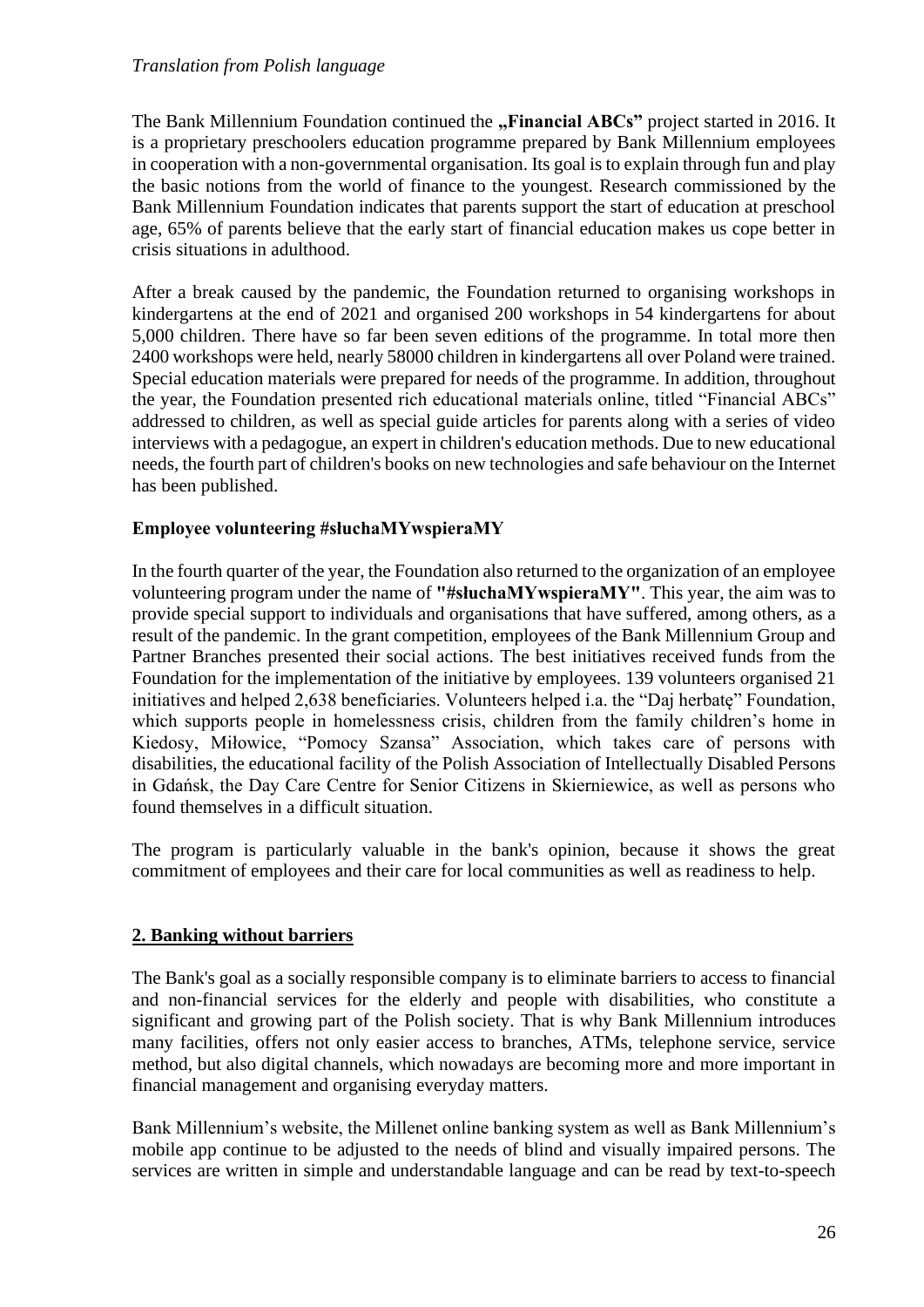readers. Users with sight dysfunction can use the website just with a keyboard (a mouse is not necessary to navigate the portal). The website also features text enlargement functionality and is prepared for reading in high-contrast mode. Users of phones with fingerprint sensors can logon to the mobile app with a fingerprint. The same way may be used for approving online card payments with 3D-Secure security protocol. Additionally owners of some smartphone models can log-on with use of the FaceID face recognition functionality. The mobile app is adapted to the needs of blind and visually impaired persons thanks to compatibility with access improvement services, which enable presenting information with use of speech.

Bank Millennium was one of the first companies to start adapting its website to the needs of persons with disabilities. In past years in recognition of its focus on accessibility of its website for persons with disabilities Bank Millennium was honoured with the "Website Without Barriers" award from the "Widzialni" Foundation.

An important objective of the Bank is to counteract digital exclusion also in the sphere of nonfinancial services. In improving access to mobile solutions, i.a. e-government, buying transport tickets, paying parking charges or motorway toll, the Bank provides access to banking and nonbanking services anywhere and anytime.

All own cash machines and more than 70% branches of Bank Millennium are adapted to the needs of persons with disabilities. When remodelling and upgrading its branches, the Bank also makes sure that architectural barriers are eliminated. Seated customer service desks with access for wheelchairs are available in close to 300 branches (more than 60%). Customers calling the Bank's call centre, instead of using the numerical keypad of the handset, can use voice commands.

Bank Millennium is expanding the community without barriers concept also in the non-banking sphere. In 2021, for the third consecutive year already, during the 18th edition of the Millennium Docs Against Gravity documentary film festival, with Bank Millennium as the main sponsor, selected films were available with audio description and voice-over, making it easier for persons with sight impairments to access the world of culture.

# **3. Cultural sponsorship**

Activity in the field of culture has been an important part of the social activities pursued by Bank Millennium for over 30 years now. Bank Millennium supports national as well as local cultural projects. It is a 360° sponsor of culture, because it promotes art in almost all its forms, including: music, painting, sculpture, film, theatre, photography, literature and performance. Bank Millennium reaches for niche and popular culture. It is by design a long-term partner. For 17 years it funded the "Golden Sceptre" award for eminent artists; for 11 years was the sponsor of "Pearls of Millennium" - a joint project of the Bank and TVP, which aimed to produce, promote and present artistic events in the high art realm on Polish TV. For 17 years it was a sponsor of the International Festival of Traditional Jazz Old Jazz Meeting "Złota Tarka". The Bank was also a sponsor of the "Sacrum Profanum" contemporary music festival, Bella Skyway Festival – a multimedia show prepared by an international group of artists, the "Dwa Teatry" Festival, Mozart Festival in the Warsaw Chamber Opera as well as many others.

## **Millennium Docs Against Gravity**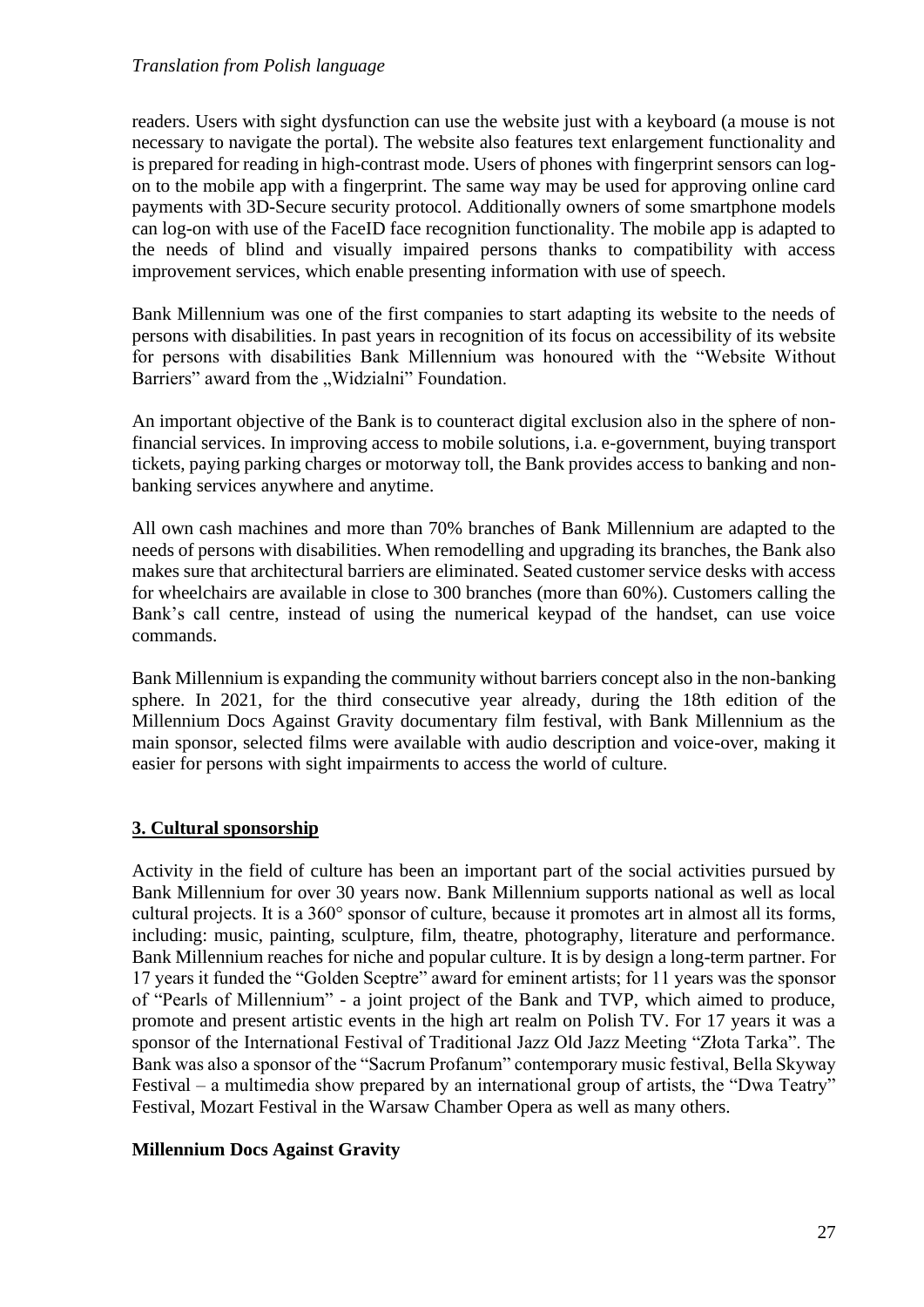The biggest cultural project sponsored by the Bank in 2021 was the Millennium Docs Against Gravity Film Festival. This is Poland's film festival and an important documentary film festival worldwide. Bank Millennium has been a partner of the festival for 16 years now and signed an agreement on extending the cooperation for 2022-2024.

In September 2021 the 18th edition of the Millennium Docs Against Gravity festival was held, for the second time in a hybrid formula. Bank Millennium together with the festival organiser faced-up to the needs and expectations of the entire culture audience, offering them access to 150 documentary films from the entire world in cinemas in seven cities and on the festival platform. Additionally as part of the Weekend with the Millennium Docs Against Gravity Festival event selected films were shown in 27 cities in Poland. The festival is not only film screenings but also debates and actions dealing with important social issues, such as ecology or diversity. The hybrid edition of the Festival attracted an audience of altogether 134000 people.

## **4. Supporting university education**

In 2021, the Bank continued its cooperation with renowned universities, including the Warsaw School of Economics SGH and the University of Warsaw, supporting universities in improving the quality of infrastructure and changing the model of functioning during the pandemic, as well as students and graduates in the development of competences.

An example of the cooperation is the coworking centre created by Bank Millennium and SGH. It is a venue for real or virtual meetings, networking, consultations with business theoreticians and practitioners from the university and the bank. The coworking centre is of service to students and graduates, who established or are planning to establish a start-up and want to clash their ideas with the business reality. In 2021 due to the pandemic most of the activities were carried out online. As part of cooperation with SGH in 2021, Bank Millennium took part in a conference devoted to Big Data organised by the Student Scientific Club of Statistics. The conference was organized in an on-line formula, which made it possible to increase its reach and get to students and graduates of all universities in Poland. Representatives of Bank Millennium led one of the presentations. The Bank also took part in the Business Sails competition, dedicated to intelligent organisations. The competition jury, with a representative of of Bank Millennium as one of its members, presented the winners at a meeting of the SGH Business Club.

# **5. Supporting diversity**

The Bank is a signatory to the Diversity Charter and undertakes activities supporting diversity broadly understood in the banking environment and outside the organisation. It is worth emphasising the fact that Bank Millennium, as one of few Polish companies, was classified in the ranking of "European Diversity Leaders 2022" by the Financial Times magazine. The Bank was among 850 employers who stand-out in terms of supporting and promoting diversity in their organisations. The ranking was based on a survey of 100000 employees of European companies.

In 2021, it undertook a number of activities described above for people with disabilities. Bank Millennium also promoted diversity issues in its activities addressed to the public opinion. I.a. it was one of the sponsors of the "Believe in yourself" scientific and educational project, to study the areas of self esteem, influence of appearance on self-assessment and self-assuredness. Another initiative was to fund a scholarship for one of the Polish Paralympic athletes in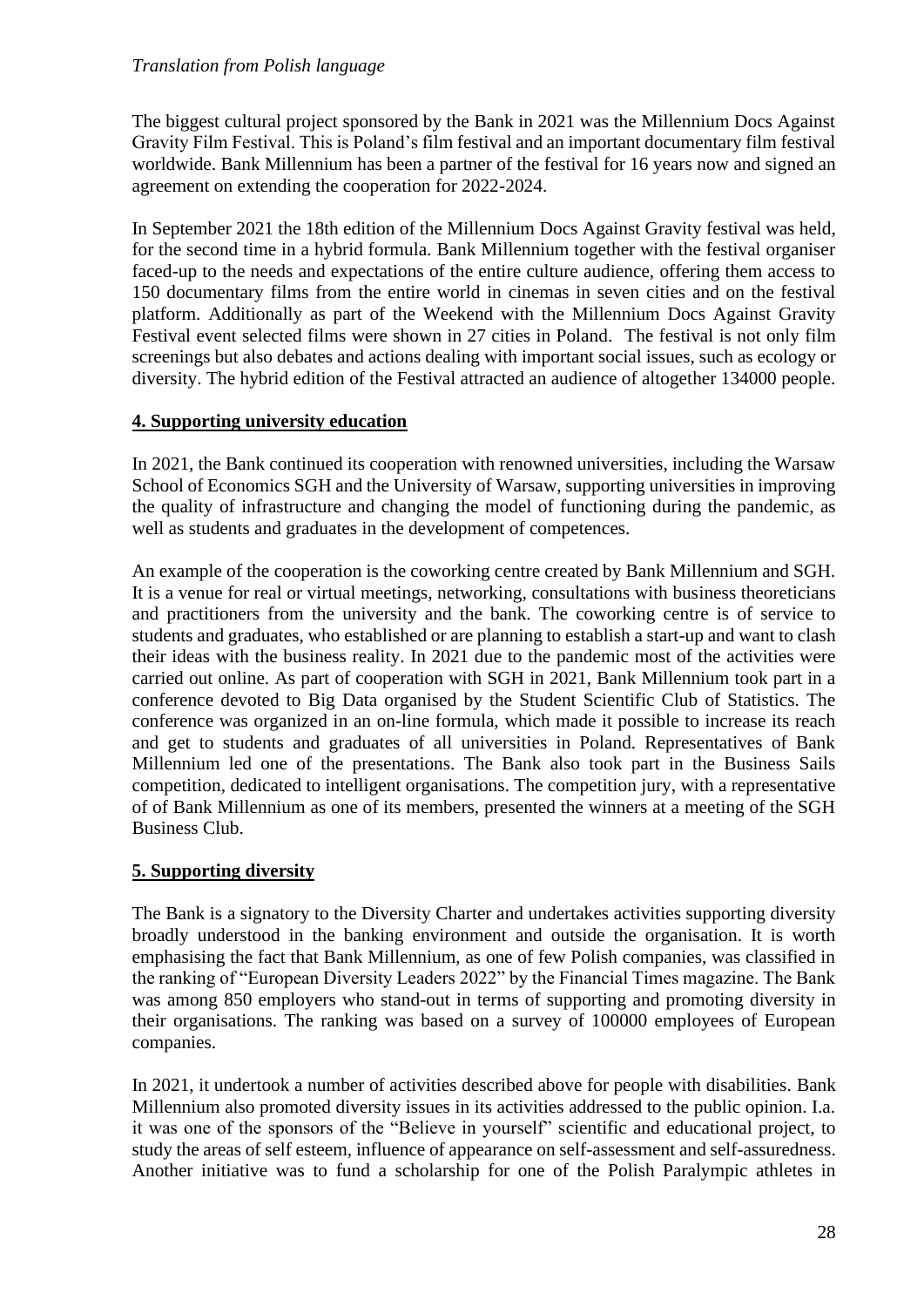cooperation with the Unaweza Foundation and the #CorinneRunsForGood campaign.Bank Millennium also drew attention to the topic of neurodiversity, by means of a debate accompanying the "I am Greta film, emphasising the value of unconventional minds".

## **6. Environmental activity**

Actions for the environment are an integral part of the Corporate Social Responsibility strategy of Bank Millennium, which undertakes many initiatives to limit or eliminate negative influence on the natural environment. The Bank has defined its approach to these matters in the "Environmental Policy of Bank Millennium Group". The Document defines three key areas of environmentally-minded activity: own environmental activities aimed at reducing consumption of materials, electricity, water and fuel as well as environmental education of clients, counterparties and employees, and also an approach to project financing. Since 2011 the Group has been reporting on its environmental impact, including disclosure of data regarding greenhouse gas emissions. For subsequent years the Bank has defined targets of reduction of own emmissions of greenhouse gases as well as reaching climate neutrality.

# **7. Reporting ESG activity**

Information concerning implementation by the Bank of principles of corporate social and environmental responsibility is available in the ESG Report, which is an integral part of Bank Millennium's 2021 Report. The ESG Report is prepared in keeping with the guidelines of the amended Accounting Act, the international Global Reporting Initiative Sustainability Guidelines, European Union recommendations for reporting climate-related information and has been verified by Deloitte. The report presents key aspects of the Bank's impact on sustainable economic, social and environmental development with regard to the key Stakeholder groups: Customers, Employees, Shareholders, Business Partners, Society and the Natural Environment.

The Supervisory Board assesses the social, sponsorship and educational activities of the Bank as reasonable and socially useful, providing not only direct financial support for executed projects, but also making a positive contribution to the development of culture, education, the economy and environmental protection. In the opinion of the Supervisory Board, such an attitude builds a positive perception and trust in the Bank as a financial institution, which applies the rules of corporate social responsibility.

## **6. Information about the extent of diversity policy implementation with respect to the Management Board and the Supervisory Board, including attainment of diversity goals in such areas as gender, education, specialised knowledge, age as well as professional experience**

The Composition of the Management Board was diversified in terms of age, education and professional experience. The CVs of the Supervisory Board members are published on the Bank's website. The Management Board composition is not diversified in terms of gender, however selection of the Management Board members was guided first of all by the high competencies of Management Board Member candidates, their extensive knowledge and experience in banking.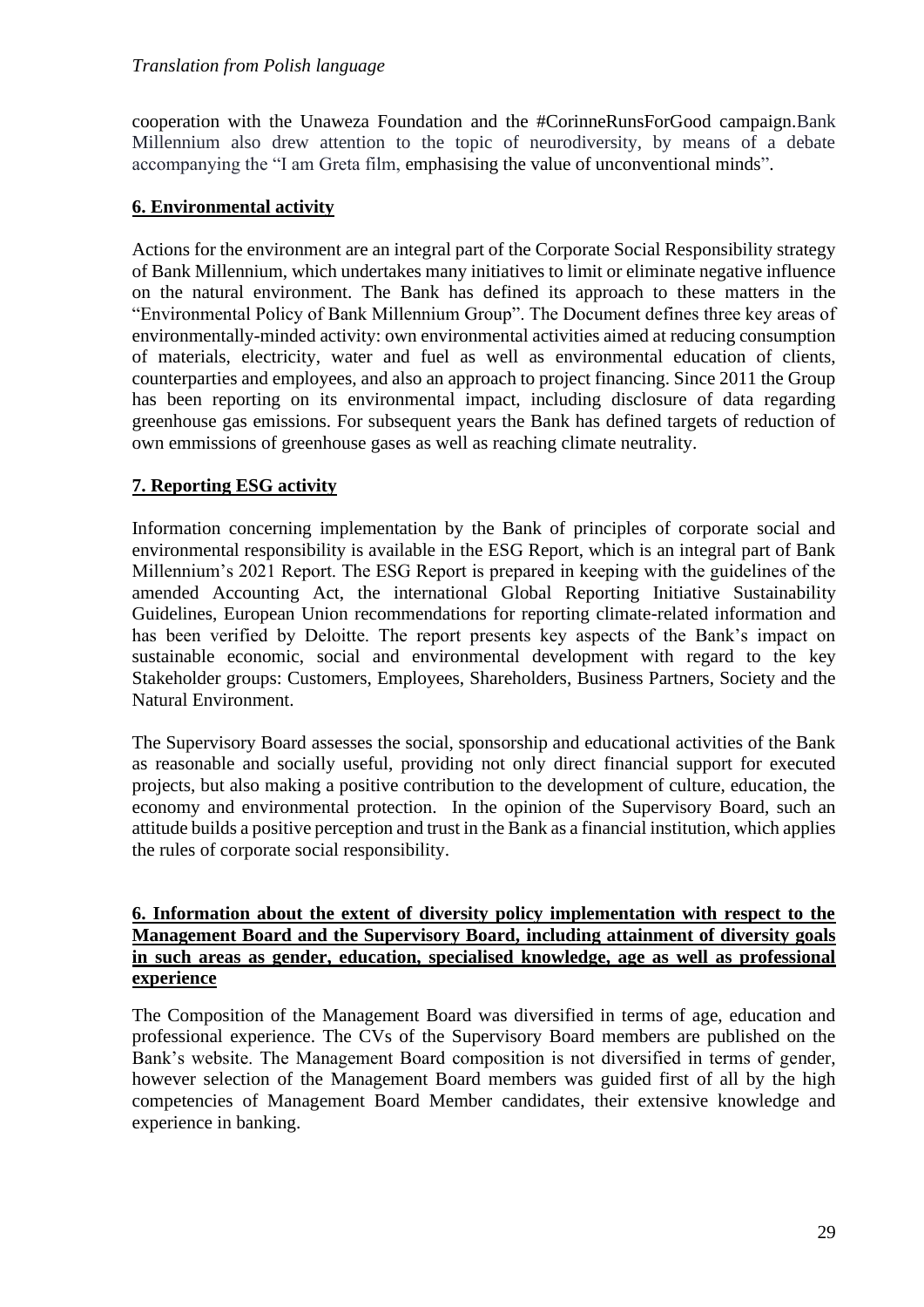In terms of diversity, the Bank will strive to ensure greater participation of women in the structure of the governing bodies, both the Supervisory Board and the Management Board, aiming to achieve a minimum of 30% of the level of the under-represented gender.

The Bank introduces the principle that for each vacancy in the Management Board and Supervisory Board that appears, it will provide at least 30% of women among the candidates on the final list of candidates. In the absence of an internal candidate for the Management Board, the Bank will be looking for an external candidate.

The Composition of the of the Supervisory Board was diversified in terms of age, education and professional experience. The CVs of the Supervisory Board members are published on the Bank's website.

Members of the Supervisory Board, both women and men, receive the same monthly amount for their work in the Board regardless of the number of meetings. The position of Chairman is remunerated higher than that of members. In addition, participation in the committees of the Supervisory Board is remunerated per meeting.

## **7. Report on the assessment of the combined Management Board report on the activity of Bank Millennium S.A. and Bank Millennium S.A. Capital Group, combined ESG report of Bank Millennium S.A. and Bank Millennium S.A. Capital Group as well as financial reports of Bank Millennium S.A. and Bank Millennium S.A. Capital Group for fiscal year 2021**

Pursuant to art. 382 § 3 of the Commercial Companies Code, § 17 section 3 of the Bank's Articles of Association and in connection with  $\S$  70 section 1 point 14) and  $\S$  71 sect. 1 point 12) of the Regulation of the Minister of Finance of 29 March 2018 on current and periodical information disclosed by issuers of securities and conditions to be met when recognising as equivalent the information disclosed under laws of a state which is not a member state, the Supervisory Board, at its meeting on 21 February 2021, conducted an assessment of the Management Board's submissions: (I) 2021 financial report of the Bank, (II) 2021 financial report of the Bank Capital Group, (III) 2021 combined Management Board Report on activity of the Bank and Bank Capital Group and (IV) combined ESG Report of Bank Millennium S.A. and Bank Millennium S.A. Capital Group. The Supervisory Board also familiarised itself with: the auditor's opinion with respect to documents identified as (I), (II) and (III) as well as the certifying letter issued by Deloitte Audyt spółka z ograniczoną odpowiedzialnością sp.k., with respect to the document identified as (IV). On these grounds the Supervisory Board concludes that both the 2021 Bank's financial report as well as the 2021 financial report of the Bank's Capital Group, and also the combined 2021 Management Board Report on activity of the Bank and Bank Capital Group and the combined ESG Report of Bank Millennium S.A. and Bank Millennium S.A. Capital Group, were prepared correctly in terms of the content and form, comply with the books and documents, as well as with the actual status, and provide an accurrate reflection of the status of the financial results and activity of the Bank and Bank Capital Group in the financial year 2021.

The Supervisory Board recommends to the General Assembly of the Bank to adopt the above documents in the version submitted by the Management Board with the auditor's opinion and certifying letter.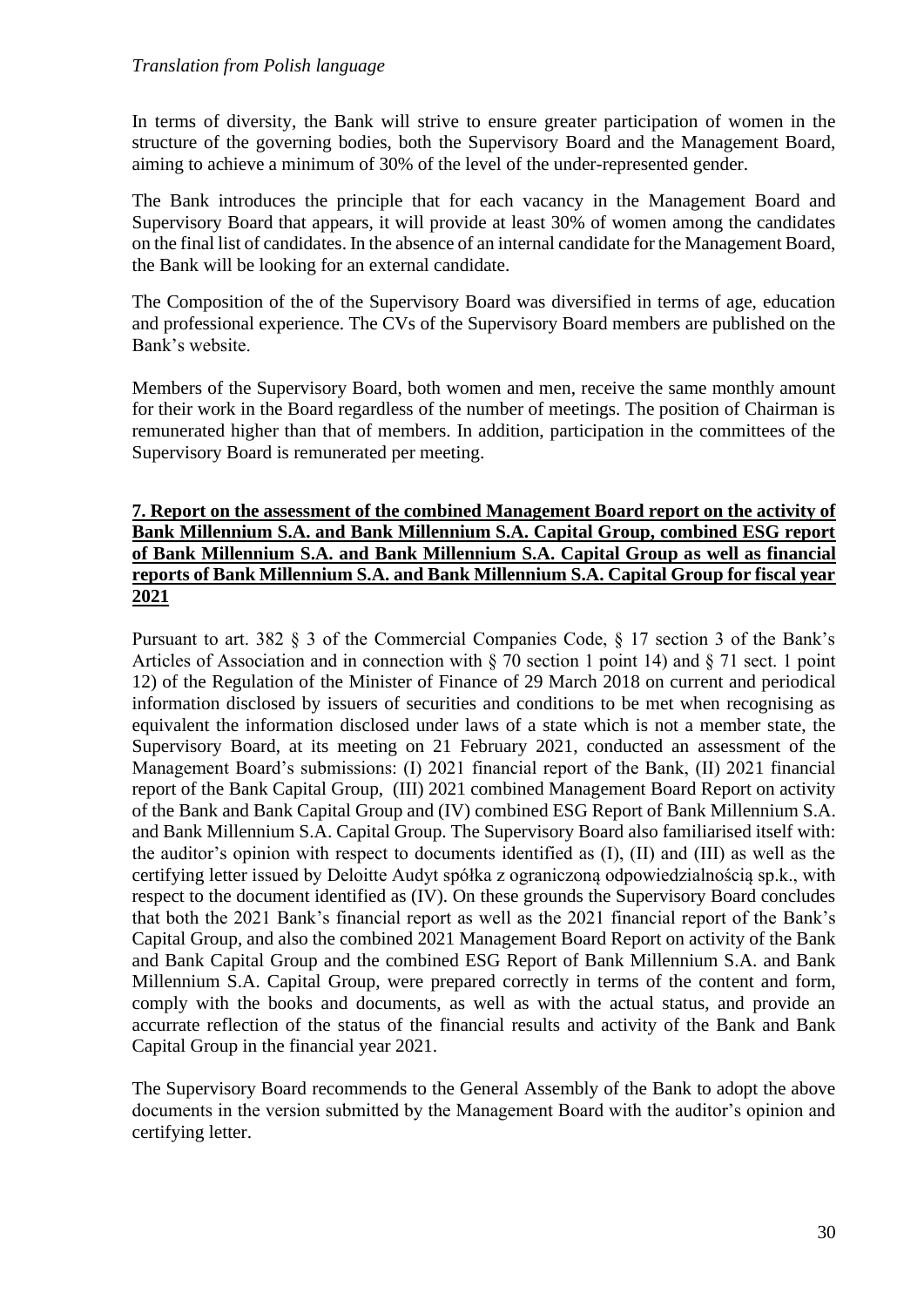## **8. Report on the assessment of the Management Board motion on 2021 loss coverage,**

Acting under art. 382 § 3 of the Commercial Companies Code as well as § 17 sect. 3 of the Bank's Articles of Association, the Supervisory Board deems reasonable the Management Board position on distribution of the Bank's 2021 loss in the amount of 1 357 451 533,94 PLN so that it will be covered from the reserve capital.

In justification of the above position the Management Board of the Bank pointed out that the loss for financial year 2021 results from creating provisions for legal risk connected with FX mortgage loans, and the Bank has full capacity to generate significant operating profits now and in the future, the Management Board considers it reasonable and desirable to apply to the Bank's Ordinary General Meeting to pass a resolution to cover the loss for financial year 2021 by capital from the reserve capital.

The Management Board will present to the General Meeting a proposal on coverage of loss for 2021 financial year by capital from the reserve capital.

### **9. Assessment of the situation of Bank Millennium S.A. in 2021 including the assessment of the internal control system, risk management system, compliance and internal audit function**

This part of the Report constitutes an assessment of the Bank's situation expressed by the Supervisory Board, in relation to the requirements of Rule 3.1. of Best Practice.

With a view to making a reliable assessment of the Bank's situation in the reporting period comprising 2021, the Supervisory Board reviewed and analysed in depth i.a. the parameters and factors listed below, regarding fundamental areas of activity of the Bank and the Bank's Capital Group, at the same time bearing in mind the specific features of 2021 resulting from actions caused by the COVID-19 pandemic as well as other extraordinary events.

The main financial and business parameters relating to 2021 results of the Bank's Capital Group, are as follows:

Consolidated net loss of BM Group for the period of 12 months ending on 31 December 2021 was 1 332 mln PLN (Bank solo 1 357 mln PLN). As in 2020, the costs related to the portfolio of foreign currency mortgage loans granted by Bank Millennium S.A. (i.a. provisions for legal risk, costs of conversion into mortgage loans in PLN or prepayments or earlier full repayments agreed on negotiated terms with borrowers with foreign currency mortgage loans, i.e. "voluntary conversions" and legal costs) were the main burden on the results and the main cause of the net loss incurred during the period. Were it not for the above encumbrances, in 2021 the Group would have recorded 2021 net profit in the amount of 1,098 mln PLN vs. adjusted net profit for 2020 in the amount of 695 mln PLN. The net result of 2021 adjusted for one-off events (the above-mentioned costs related to the portfolio of mortgage loans in foreign currencies, positive revaluation of Visa shares and provision for a court case concerning exposures from the corporate sector) amounted to PLN 1,123 million, +46% y/y. Adjusted Return on Equity was 13,8% vs. 8,4% in 2020.

The main financial ratios/operating results in 2021 were as follows:

annual adjusted cost/income ratio at the level of  $42,2\%$ , (raported:  $46,2\%$ ),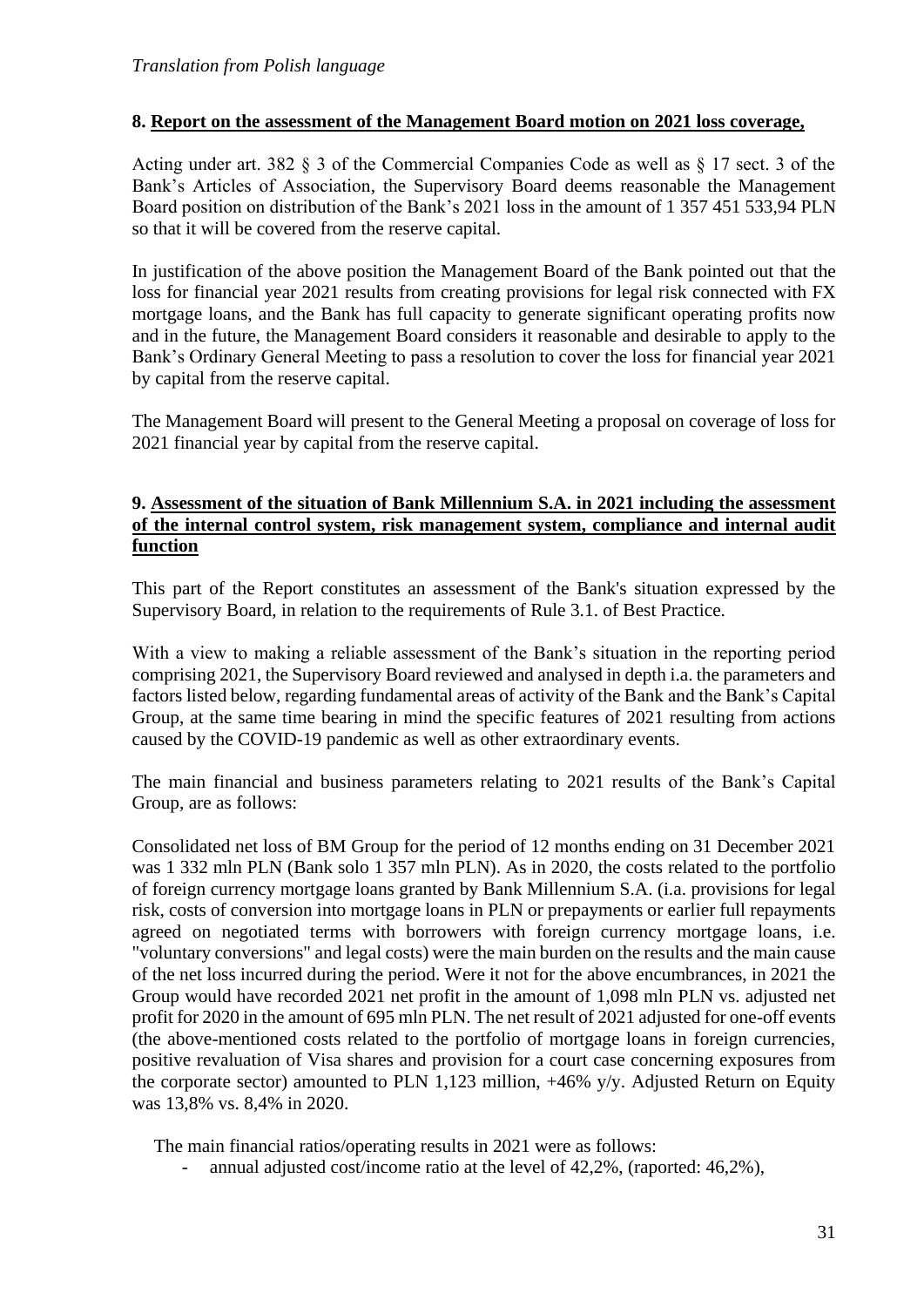- operating revenues remained practically unchanged  $(-0.5\% \text{ y/y})$ ,
- core income grew by  $6,4\%$  y/y,
- net interest income grew by  $5.0\%$  v/v.
- net commission income grew by 11,3%  $y/y$ ,
- non-performing loans ratio at the level of 4,40%,
- total cost of risk fell by  $52\%$  y/y,
- loans/deposits ratio at the level of 86,0%,
- capital ratios remained high (consolidated TCR/T1 at 17,1%/14,0% respectively vs. regulatory requirements of 13,5%/10.8% respectively),
- growth of number of active retail clients by 87 thous.,
- growth of retail customer funds by  $6,2\%$  y/y (deposits by  $6,7\%$ ),
- growth of consumer loans by 4,0%,
- growth of cash loan sales by  $21\%$  y/y,
- growth of PLN mortgage loan sales by  $46\%$  y/y,
- growth of the number of debit cards issued by 95 thous. (for the first time the number of debit cards issued exceeded 3,1 million),
- growth of the number of digital customers to 2,26 million i.e. by 10%  $y/y$ ,
- growth of the number of active mobile customers to 1,9 million i.e. growth by 16% y/y,
- high growth of corporate current deposits by 29%  $y/y$ ,
- decline of corporate loans portfolio (net of leasing and factoring) by  $3,0\%$  y/y,
- growth of value of leasing portfolio by 7% y/y, growth of sales by 57% y/y,
- growth of value of factoring receivables portfolio by 10%  $y/y$ , growth of turnover by  $17\%$  y/y,
- Bank Millennium was hailed the best Bank in Poland Bank Millennium was hailed Best Bank in Poland in the annual Best Bank Awards 2021 competition organised by the renowned Global Finance Magazine. The selection was made by the editors of Global Finance Magazine after extensive consultations with with financial directors of enterprises, bankers and banking consultants as well as analysts from all over the world.
- Winning the Golden Banker 2021 Millennium with best mortgage loan:
- 1st place in the Mortgage Loan category

2nd place in the Socially Sensitive Bank category for [project support within the framework of corporate social responsibility

- 3rd place in the Best multichannel service quality category
- 2nd place on the ranking list of best employers in banking and financial services in the ranking by Forbes and Statista Poland's Best Employers 2021
- second in the "Best Bank 2021" competition organised by "Gazeta Bankowa" weekly within the group of small and medium size commercial banks.
- won the CSR Golden Leaf from Polityka weekly
- winning an award in Celent Model Bank in Open Banking for its open banking services, winning the title Innovator 2021 according to Global Finance magazine
- For the sixth time now Bank Millennium was awarded Dźwigacz Kultury (Culture Elevator) by the Cracow Festival Office for sponsoring the Sacrum Profanum festival. This is yet another award this year after the Golden Banker, for supporting cultural events.
- Institution of the Year 2021 Millennium is the best bank in mortgage service and winner in most other categories
- contact Center teams winning Złota Słuchawka and Telemarketer Roku competitions
- 3rd place in the category "Customer Relationship Star".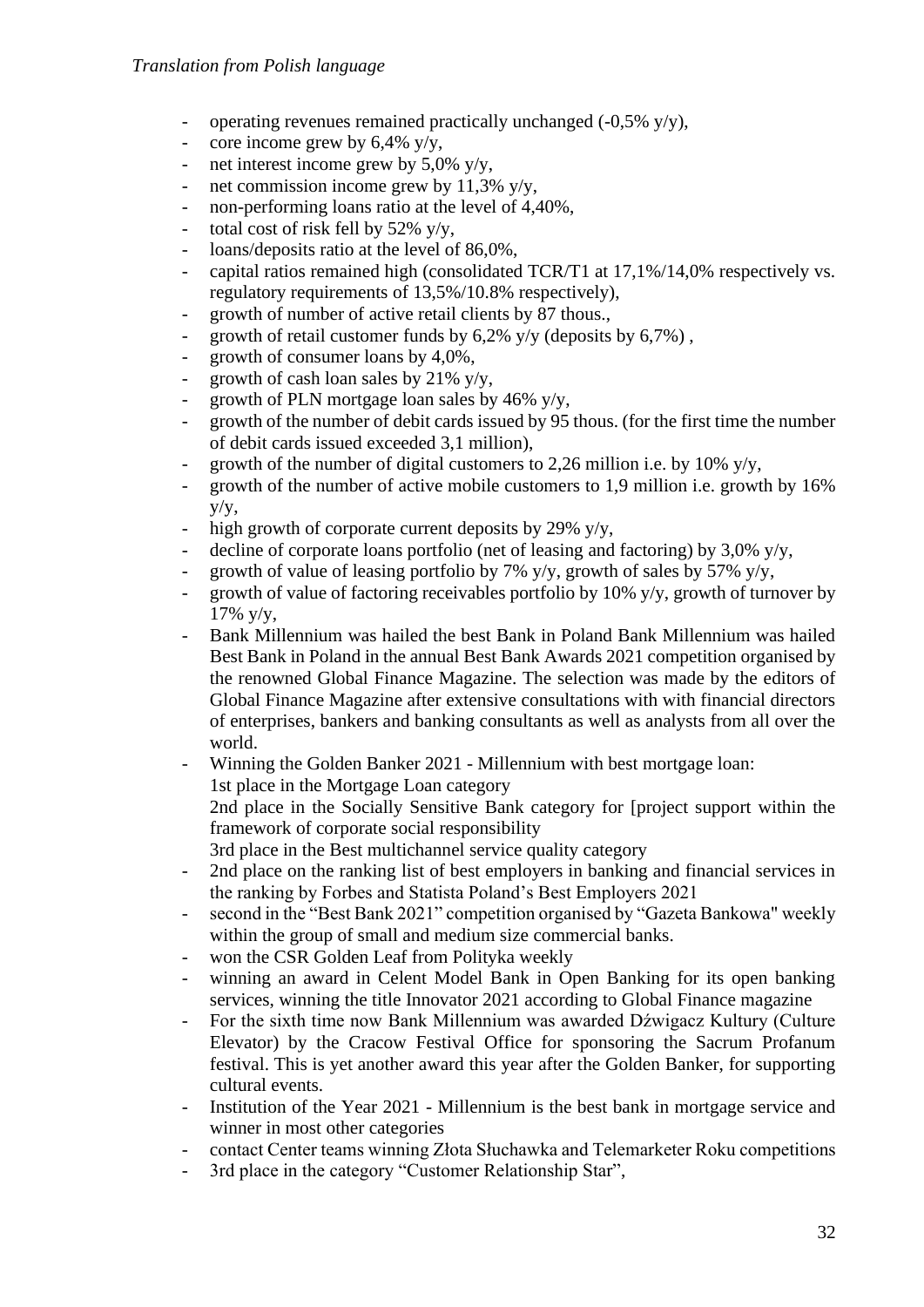- Bank Millennium is the best digital bank in Poland according to Global Finance Magazine
- third place in the TOP 200 Best Polish Brands ranking
- 1st in the "Bank for Kowalski" category in "Newsweek's Friendly Bank" ranking
- 2nd place in the "Remote Banking" category
- Bank Millennium among diversity leaders 2022 according to the Financial Times
- Mój Biznes account is the number one for microbusinesses in the Bankier ranking
- Bank Millennium among top three in developers ranking
- The Bank wins the "Wrocław without barriers" plebiscite in the Corporate Social Responsibility category. The certificate was awarded for facilities in the use of digital banking and the implementation of architectural adaptations for people with disabilities as well as for providing training for staff in the service of people with special needs. The organisers also appreciated our activities to shape a socially responsible brand.

2021 was a very difficult year, full of surprising unprecedented events, which the Bank had never faced in its history so far. It was a challenge in many respects, first of all caused by the legal issues related to FX mortgage loans, the COVID-19 pandemic, the adverse impact of which on social and economic life not only in Poland, but also in macroeconomic terms, will probably be felt for years to come. The need to adapt to dynamically changing conditions, decrease of business activity in very many areas, forced the need to introduce rapid changes of the way the Bank was operating in employee terms and also in terms of contacts with customers i.a. by means of adapting the product offering to the new complex situation as well as offering new channels for communication and product distribution. Such an attitude not only enabled strengthening of customer relations, which led to cross-selling growth, but also acquiring new customers. Unquestionably helpful in these actions was the high level of digitalisation, reached thanks to implementation of strategic assumptions in previous years. This goal of the Bank's development was always appreciated by the Supervisory Board and in its opinion should be continued in subsequent years.

Apart from the aforementioned crisis situation caused by the pandemic, factors, which undoubtedly has negative impact on the Bank's operation, also include several interest rate cuts as well as the need to create high provisions related to legal aspects of FX mortgages.

Despite the above negative conditions, in the discussed settlement period, covering the year 2021, in the Supervisory's Board opinion Bank met the challenges, recording very good operating results, including significant growth in terms of achieving an increase in the number of active retail banking customers, especially in digital channels and mobile banking, very high sales of PLN mortgage loans and in the area of corporate banking - an increase in corporate loans and an increase in the area of Leasing and Factoring.

In the opinion of the Supervisory Board, the perception of the Bank by the market is very good, due to the high quality of services provided, qualified personnel and a high degree of digitization. Despite in terms of negative factors such as low unemployment, inflation, employee turnover, etc. Bank's situation is stable and the above-mentioned the indicated positive factors provide the basis for positive forecasts regarding the Bank's situation in 2022.

With the above in mind, the Supervisory Board states that in 2021 the Bank was carrying out activities aimed at sustaining the Bank's permanent development i.a. by undertaking a number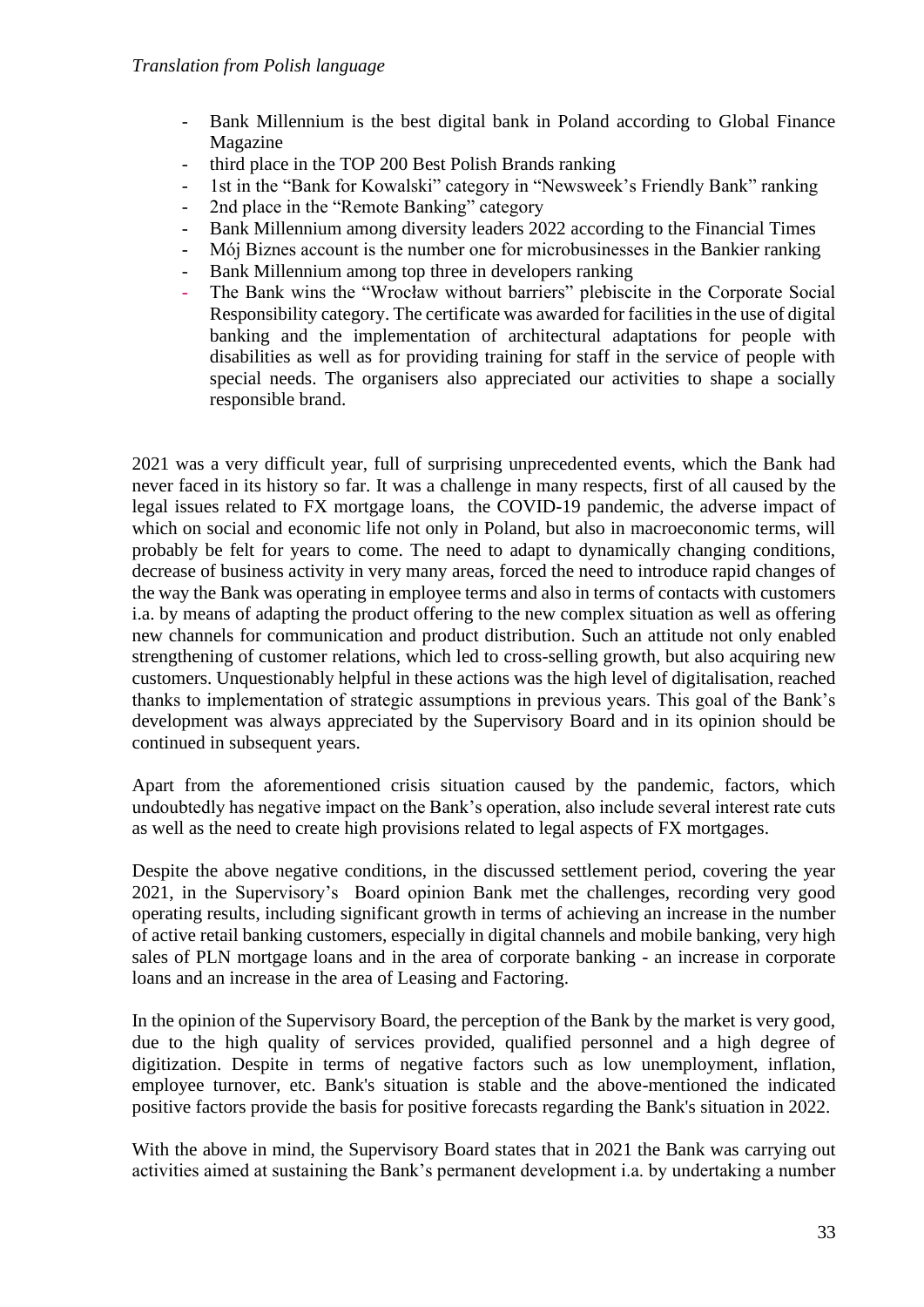of initiatives directed at minimising the influence of adverse factors, which dominated business life, also by means of further digitalisation, optimisation and modernisation of processes, improving efficiency, monitoring costs, maintaining high customer service standards. The Bank won many prestigious awards and was a leader of ranking lists, which reflected the opinions of customers as well as experts. The Bank's continued commitment to cultural, educational and social projects also deserves recognition.

After careful consideration of the 2021 financial report and results of Bank Millennium S.A. and Bank Millennium S.A. Capital Group, generated in complicated social and economic conditions, the Supervisory Board has positively assessed the Bank's and the Group's financial situation, which offers good prospects for further activity, maintaining high cost awareness.

The Supervisory Board, also by means of the Board's Committees: Audit and for Risk Matters, keeps monitoring the quality of risk management, compliance, internal control system and and the proper performance of its functions by the Internal Audit Department and also the Bank's information policy, i.a. by approving the relevant internal regulations, plans and strategies, a thorough analysis of the reports and information submitted and performing suitable reports and audits.

Taking into account the supervisory activities carried out, including based on the opinion of the Audit Committee and Committee for Risk Matters, as stated among others in the activity reports of the Committees, the Supervisory Board finds that:

- the components of the internal control system (control function, Compliance Department and Internal Audit) show proper capacity to identify potential irregularities and weaknesses in the banking processes, and ensure adequate effectiveness of management of the identified problems in terms of continuous and systematic improvement of the functioning controls. At the same time, the adopted criteria for the evaluation of the Internal Control System confirm the assessment of the adequacy and effectiveness of this process at a satisfactory level;
- a system for managing all types of risks, both financial as well as non-financial, covers such elements as risk identification, measurement, control, as well as monitoring and reporting of risk. The methods and frequency of tasks under the above components of the risk management process are adjusted to the Bank's size and profile and provide the Supervisory Board with adequate information on changes in the risk size and profile. The risk measurement and estimation methods employed by the Bank cover both the current and planned activity of the Bank. In the risk estimation process the Bank employs i.a. stress tests, while risk control is based on a system of limits adjusted to the Bank's risk size and profile. As part of risk control the Bank lays down procedures to be followed if limits are exceeded, and also stipulates measures to eliminate cases of their exceeding, and defines corrective measures;
- the Bank has a transparent information policy towards all the shareholders, investors, media, clients and other stakeholders; the scope of information disclosed by the Bank complies with the requirements of the Banking Law, the Commercial Companies Code, the Act on Public Offering and Trading in Financial Instruments, the Regulation of the European Parliament and the Council on market abuse (MAR), as well as other detailed provisions on financial institutions and public companies listed on the WSE. In implementing its information policy the Bank as a public company and supervised institution, also observes legal provisions on